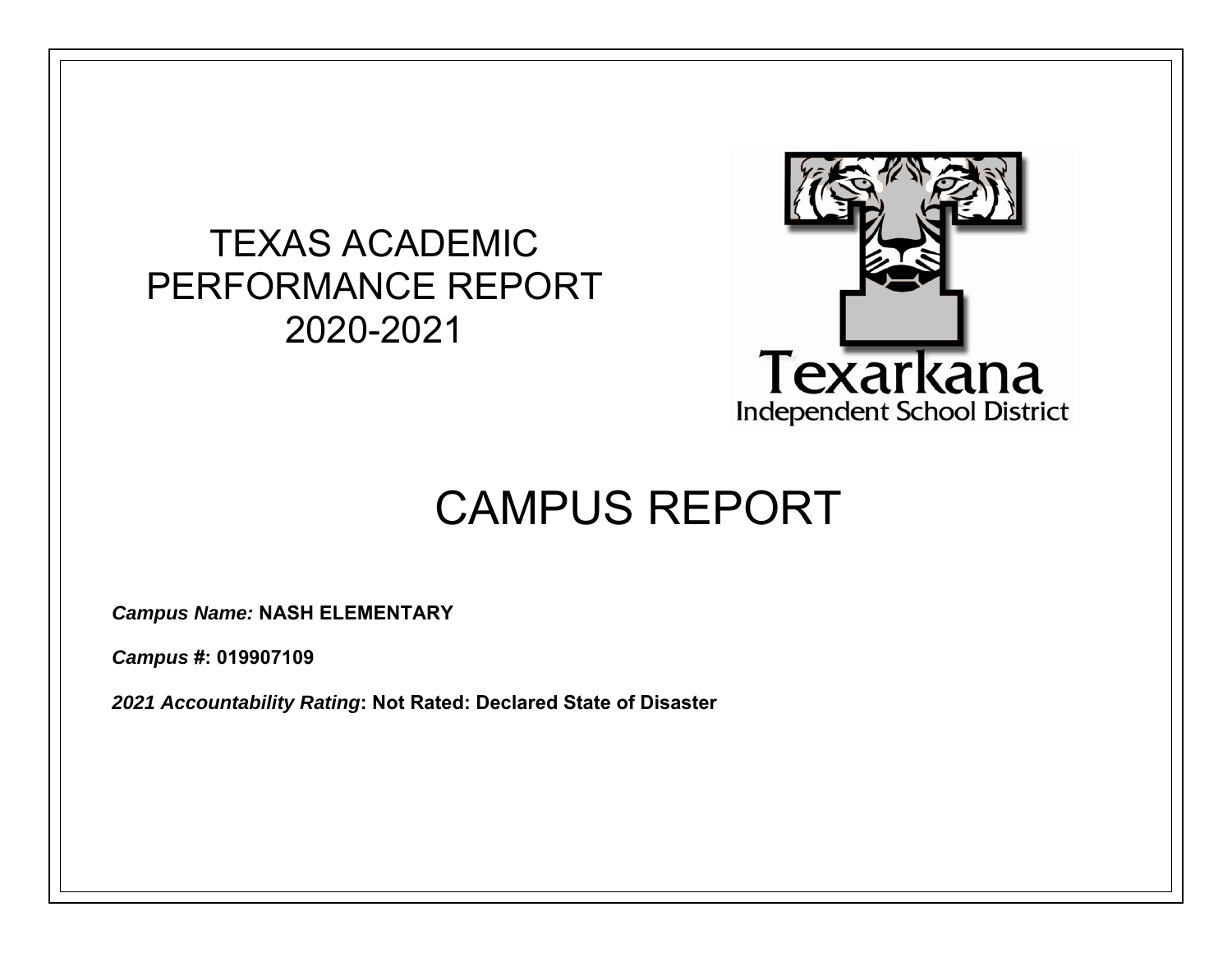#### **NASH ELEMENTARY PERFORMANCE OBJECTIVES 2020-2021**

#### **Goal 1: We will commit to providing a relevant, challenging curriculum that rapidly responds to the diverse needs of the students, community and global workforce.**

- Objective 1: We will increase overall student performance through the delivery of rigorous and relevant instructional practices and materials.
- Objective 2: 80% of all students grades 3-5 will meet the passing standard on all state assessments.
- Objective 3: Provide support and accommodations to special education, 504, and students with dyslexia through continued implementation of intervention strategies through in-class support, collaborative teaching, and specialized instruction in order to increase student achievement.

#### **Goal 2: All students will take ownership in their personal learning in a trusting, supportive and mutually respectful environment.**

Objective 1: All students will participate in the Leader in Me program in order to instill confidence and set personal and academic goals, as well as track their goals and lead measures.

#### **Goal 3: We will develop a highly qualified and diverse staff that will promote high expectations for all.**

- Objective 1: We will improve performance of all student groups by ensuring that targeted professional development is in place to enhance effective curriculum delivery.
- Objective 2: We will increase our number of special education students in the MEETS grade level category on STAAR Reading and Math by 2%.

#### **Goal 4: We will facilitate family and community involvement in the growth and success of the students.**

Objective 1: Nash Elementary will increase community/parent involvement and establish positive community partnerships through personal, media, and written contact with stakeholders.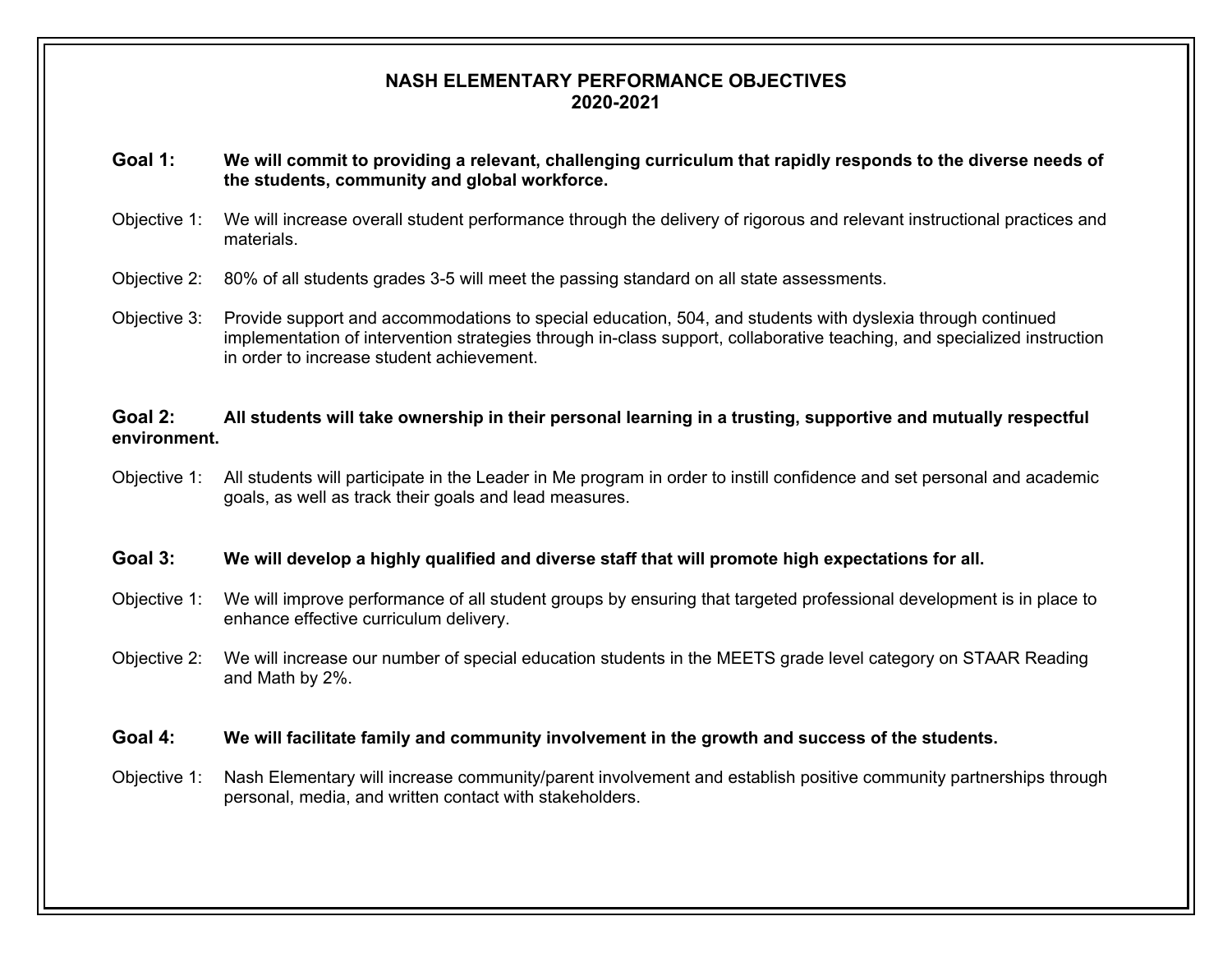|                                       |               |     |     |     |                                                                         |     |     |                 |        |                          | Two          |                |                |                                  | Non-  |      | EB/EL<br>(Current                                                                                                                     |
|---------------------------------------|---------------|-----|-----|-----|-------------------------------------------------------------------------|-----|-----|-----------------|--------|--------------------------|--------------|----------------|----------------|----------------------------------|-------|------|---------------------------------------------------------------------------------------------------------------------------------------|
|                                       |               |     |     |     |                                                                         |     |     |                 |        |                          | <b>or</b>    | <b>Special</b> |                | <b>Special Continu- Continu-</b> |       |      |                                                                                                                                       |
|                                       | <b>School</b> |     |     |     | <b>African</b>                                                          |     |     | <b>American</b> |        | Pacific                  | <b>More</b>  | Ed             | Ed             | ously                            | ously | Econ | $\&$                                                                                                                                  |
|                                       |               |     |     |     |                                                                         |     |     |                 |        |                          |              |                |                |                                  |       |      | Year State District Campus American Hispanic White Indian Asian Islander Races (Current) (Former) Enrolled Enrolled Disady Monitored) |
|                                       |               |     |     |     | STAAR Performance Rates by Tested Grade, Subject, and Performance Level |     |     |                 |        |                          |              |                |                |                                  |       |      |                                                                                                                                       |
| <b>Grade 3 Reading</b>                |               |     |     |     |                                                                         |     |     |                 |        |                          | $\ast$       |                | $\ast$         |                                  |       |      |                                                                                                                                       |
| At Approaches Grade Level or<br>Above | 2021          | 67% | 67% | 71% | 56%                                                                     | 73% | 80% |                 |        |                          |              | 25%            |                | 73%                              | 57%   | 66%  | 74%                                                                                                                                   |
|                                       | 2019          | 76% | 78% | 78% | 70%                                                                     | 68% | 89% | $\ast$          | $\ast$ |                          | $\ast$       | 38%            | $\ast$         | 77%                              | 83%   | 67%  | 64%                                                                                                                                   |
| At Meets Grade Level or Above         | 2021          | 39% | 38% | 44% | 28%                                                                     | 36% | 60% |                 | $\ast$ |                          | $\pmb{\ast}$ | 0%             | $\ast$         | 49%                              | 14%   | 41%  | 39%                                                                                                                                   |
|                                       | 2019          | 45% | 42% | 44% | 37%                                                                     | 25% | 62% | $\ast$          | $\ast$ |                          | $\pmb{\ast}$ | 13%            | $\pmb{\ast}$   | 47%                              | 33%   | 38%  | 23%                                                                                                                                   |
| At Masters Grade Level                | 2021          | 19% | 18% | 21% | 9%                                                                      | 18% | 33% |                 | $\ast$ |                          | $\pmb{\ast}$ | 0%             | $\ast$         | 22%                              | 14%   | 20%  | 17%                                                                                                                                   |
|                                       | 2019          | 27% | 24% | 31% | 19%                                                                     | 18% | 46% | $\ast$          | $\ast$ |                          | $\ast$       | 13%            | $\pmb{\ast}$   | 33%                              | 22%   | 27%  | 23%                                                                                                                                   |
| <b>Grade 3 Mathematics</b>            |               |     |     |     |                                                                         |     |     |                 |        |                          |              |                |                |                                  |       |      |                                                                                                                                       |
| At Approaches Grade Level or<br>Above | 2021          | 62% | 62% | 72% | 53%                                                                     | 68% | 88% |                 |        |                          | $\ast$       | 25%            | $\ast$         | 73%                              | 64%   | 71%  | 70%                                                                                                                                   |
|                                       | 2019          | 79% | 84% | 81% | 78%                                                                     | 64% | 95% | $\ast$          | $\ast$ |                          | $\ast$       | 50%            | $\ast$         | 81%                              | 79%   | 72%  | 59%                                                                                                                                   |
| At Meets Grade Level or Above         | 2021          | 31% | 29% | 27% | 16%                                                                     | 23% | 38% |                 | $\ast$ |                          | $\ast$       | 0%             | $\ast$         | 29%                              | 14%   | 25%  | 26%                                                                                                                                   |
|                                       | 2019          | 49% | 45% | 35% | 26%                                                                     | 14% | 53% | $\ast$          | $\ast$ |                          | $\ast$       | 13%            | $\ast$         | 35%                              | 32%   | 25%  | 9%                                                                                                                                    |
| At Masters Grade Level                | 2021          | 14% | 12% | 13% | 3%                                                                      | 9%  | 23% |                 | $\ast$ |                          | $\ast$       | $0\%$          | $\ast$         | 13%                              | 14%   | 11%  | 13%                                                                                                                                   |
|                                       | 2019          | 25% | 19% | 19% | 7%                                                                      | 11% | 29% | $\ast$          | $\ast$ |                          | $\ast$       | 0%             | $\ast$         | 22%                              | 11%   | 15%  | 9%                                                                                                                                    |
| <b>Grade 4 Reading</b>                |               |     |     |     |                                                                         |     |     |                 |        |                          |              |                |                |                                  |       |      |                                                                                                                                       |
| At Approaches Grade Level or<br>Above | 2021          | 63% | 57% | 67% | 65%                                                                     | 61% | 79% | $\ast$          |        |                          | 80%          | 40%            | $\ast$         | 65%                              | 75%   | 63%  | 54%                                                                                                                                   |
|                                       | 2019          | 75% | 72% | 83% | 57%                                                                     | 87% | 90% |                 | $\ast$ |                          | 100%         | 40%            | $\overline{a}$ | 83%                              | 86%   | 82%  | 85%                                                                                                                                   |
| At Meets Grade Level or Above         | 2021          | 36% | 32% | 41% | 35%                                                                     | 36% | 52% | $\ast$          | $\ast$ |                          | 60%          | 20%            | $\ast$         | 41%                              | 40%   | 36%  | 38%                                                                                                                                   |
|                                       | 2019          | 44% | 40% | 44% | 14%                                                                     | 42% | 56% |                 | $\ast$ |                          | 67%          | $0\%$          | $\blacksquare$ | 43%                              | 50%   | 43%  | 44%                                                                                                                                   |
| At Masters Grade Level                | 2021          | 17% | 15% | 16% | 12%                                                                     | 14% | 24% | $\ast$          | $\ast$ |                          | 20%          | $0\%$          | $\ast$         | 18%                              | 10%   | 13%  | 13%                                                                                                                                   |
|                                       | 2019          | 22% | 19% | 21% | 5%                                                                      | 19% | 29% |                 | $\ast$ |                          | 33%          | $0\%$          | $\blacksquare$ | 18%                              | 36%   | 19%  | 19%                                                                                                                                   |
| <b>Grade 4 Mathematics</b>            |               |     |     |     |                                                                         |     |     |                 |        |                          |              |                |                |                                  |       |      |                                                                                                                                       |
| At Approaches Grade Level or<br>Above | 2021          | 59% | 57% | 73% | 73%                                                                     | 67% | 79% |                 |        |                          | 100%         | 30%            | $\ast$         | 72%                              | 80%   | 68%  | 58%                                                                                                                                   |
|                                       | 2019          | 75% | 75% | 81% | 62%                                                                     | 77% | 90% |                 | $\ast$ | $\overline{\phantom{a}}$ | 100%         | 60%            | $\overline{a}$ | 80%                              | 93%   | 81%  | 74%                                                                                                                                   |
| At Meets Grade Level or Above         | 2021          | 36% | 38% | 48% | 50%                                                                     | 36% | 55% | $\ast$          | $\ast$ |                          | 100%         | 20%            | $\ast$         | 47%                              | 50%   | 43%  | 33%                                                                                                                                   |
|                                       | 2019          | 48% | 44% | 55% | 29%                                                                     | 42% | 76% |                 | $\ast$ |                          | 50%          | 10%            |                | 51%                              | 79%   | 51%  | 44%                                                                                                                                   |
| At Masters Grade Level                | 2021          | 21% | 25% | 29% | 35%                                                                     | 19% | 31% | $\ast$          | $\ast$ |                          | 60%          | $0\%$          | $\ast$         | 31%                              | 20%   | 25%  | 21%                                                                                                                                   |
|                                       | 2019          | 28% | 24% | 25% | 10%                                                                     | 19% | 39% |                 | $\ast$ |                          | 0%           | $0\%$          |                | 24%                              | 36%   | 19%  | 19%                                                                                                                                   |
| <b>Grade 4 Writing</b>                |               |     |     |     |                                                                         |     |     |                 |        |                          |              |                |                |                                  |       |      |                                                                                                                                       |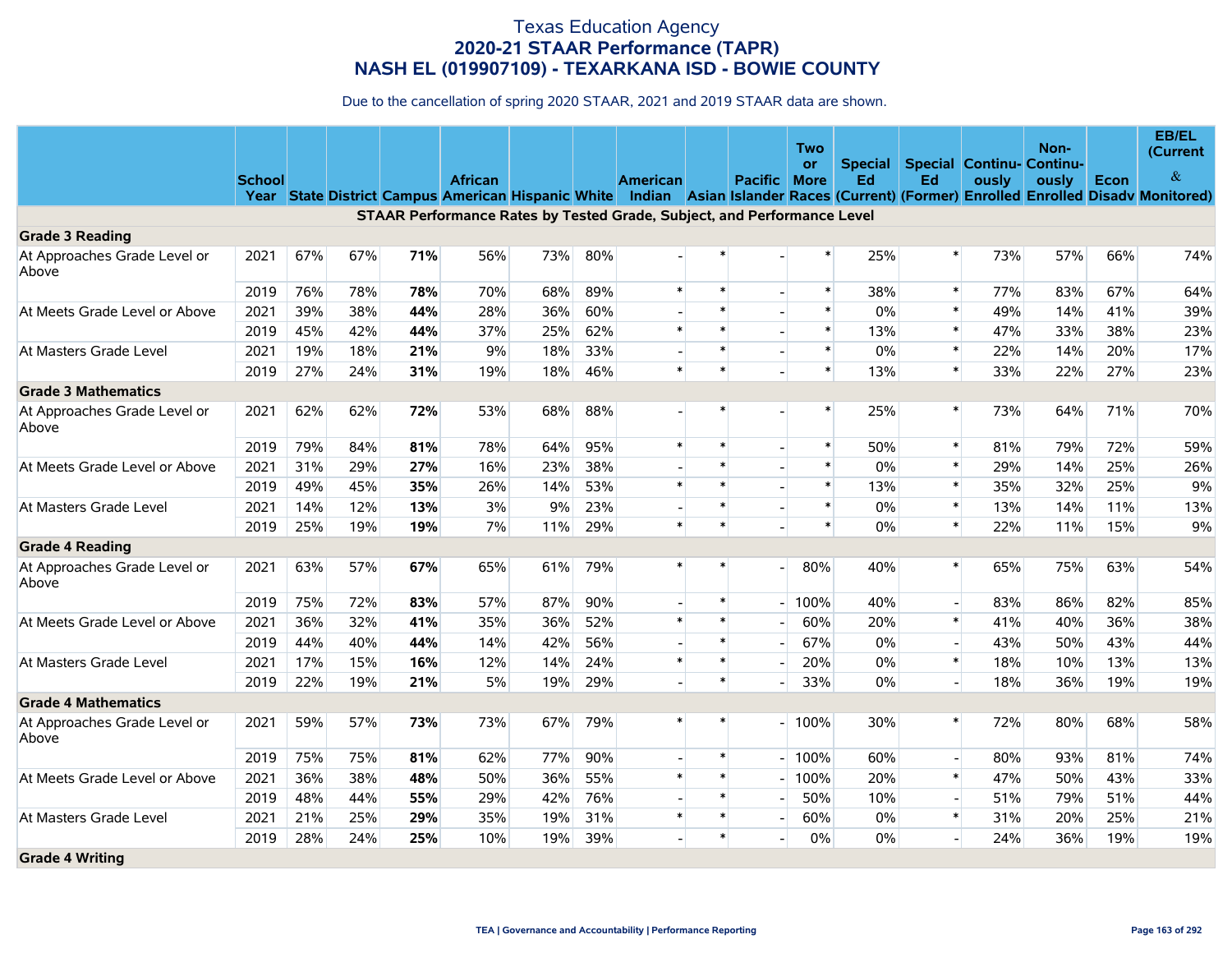|                                       |                       |     |     |     |                                                                 |     |      |                 |        |                | Two         |       |                          |                                          | Non-  |       | EB/EL<br>(Current                                                                  |
|---------------------------------------|-----------------------|-----|-----|-----|-----------------------------------------------------------------|-----|------|-----------------|--------|----------------|-------------|-------|--------------------------|------------------------------------------|-------|-------|------------------------------------------------------------------------------------|
|                                       |                       |     |     |     |                                                                 |     |      |                 |        |                | <b>or</b>   |       |                          | <b>Special Special Continu- Continu-</b> |       |       | $\&$                                                                               |
|                                       | <b>School</b><br>Year |     |     |     | <b>African</b><br>State District Campus American Hispanic White |     |      | <b>American</b> |        | <b>Pacific</b> | <b>More</b> | Ed    | Ed                       | ously                                    | ously | Econ  | Indian Asian Islander Races (Current) (Former) Enrolled Enrolled Disady Monitored) |
| At Approaches Grade Level or<br>Above | 2021                  | 53% | 49% | 54% | 56%                                                             | 44% | 62%  |                 |        |                | 80%         | 40%   |                          | 53%                                      | 55%   | 46%   | 35%                                                                                |
|                                       | 2019                  | 67% | 66% | 66% | 38%                                                             | 61% | 78%  |                 | $\ast$ |                | 83%         | 10%   | $\blacksquare$           | 64%                                      | 79%   | 64%   | 67%                                                                                |
| At Meets Grade Level or Above         | 2021                  | 27% | 24% | 21% | 19%                                                             | 18% | 24%  | $\pmb{\ast}$    | $\ast$ |                | 40%         | 10%   | $\ast$                   | 22%                                      | 15%   | 15%   | 13%                                                                                |
|                                       | 2019                  | 35% | 29% | 19% | 5%                                                              | 16% | 29%  |                 | $\ast$ |                | 17%         | 0%    | $\overline{\phantom{a}}$ | 17%                                      | 29%   | 13%   | 15%                                                                                |
| At Masters Grade Level                | 2021                  | 8%  | 9%  | 3%  | $0\%$                                                           | 6%  | 3%   | $\ast$          | $\ast$ |                | 0%          | 0%    | $\ast$                   | 4%                                       | 0%    | $0\%$ | 0%                                                                                 |
|                                       | 2019                  | 11% | 8%  | 1%  | $0\%$                                                           | 0%  | 2%   |                 | $\ast$ |                | 0%          | $0\%$ | $\mathbb{L}$             | $1\%$                                    | 0%    | $1\%$ | 0%                                                                                 |
| Grade 5 Reading+                      |                       |     |     |     |                                                                 |     |      |                 |        |                |             |       |                          |                                          |       |       |                                                                                    |
| At Approaches Grade Level or<br>Above | 2021                  | 73% | 74% | 76% | 70%                                                             | 78% | 77%  | $\ast$          | $\ast$ |                | 83%         | 38%   | $\ast$                   | 78%                                      | 69%   | 73%   | 75%                                                                                |
|                                       | 2019                  | 86% | 88% | 94% | 81%                                                             | 97% | 97%  |                 |        |                | 100%        | 38%   | $\ast$                   | 93%                                      | 95%   | 94%   | 96%                                                                                |
| At Meets Grade Level or Above         | 2021                  | 46% | 50% | 46% | 26%                                                             | 48% | 65%  | $\ast$          | $\ast$ |                | 17%         | 13%   | $\ast$                   | 45%                                      | 50%   | 37%   | 50%                                                                                |
|                                       | 2019                  | 54% | 50% | 53% | 24%                                                             | 58% | 60%  |                 |        |                | 83%         | 0%    | $\ast$                   | 54%                                      | 47%   | 45%   | 54%                                                                                |
| At Masters Grade Level                | 2021                  | 30% | 34% | 35% | 19%                                                             | 35% | 48%  | $\pmb{\ast}$    | $\ast$ |                | 17%         | 13%   | $\ast$                   | 33%                                      | 44%   | 24%   | 35%                                                                                |
|                                       | 2019                  | 29% | 24% | 29% | 10%                                                             | 24% | 43%  |                 |        |                | 50%         | 0%    | $\ast$                   | 33%                                      | 16%   | 18%   | 15%                                                                                |
| Grade 5 Mathematics+                  |                       |     |     |     |                                                                 |     |      |                 |        |                |             |       |                          |                                          |       |       |                                                                                    |
| At Approaches Grade Level or<br>Above | 2021                  | 70% | 81% | 81% | 78%                                                             | 83% | 84%  | $\ast$          | $\ast$ |                | 67%         | 50%   | $\ast$                   | 81%                                      | 81%   | 78%   | 80%                                                                                |
|                                       | 2019                  | 90% | 93% | 98% | 100%                                                            | 94% | 100% |                 |        |                | 100%        | 88%   | $\ast$                   | 97%                                      | 100%  | 97%   | 92%                                                                                |
| At Meets Grade Level or Above         | 2021                  | 44% | 53% | 53% | 33%                                                             | 52% | 71%  | $\ast$          | $\ast$ |                | 33%         | 25%   | $\ast$                   | 52%                                      | 56%   | 44%   | 50%                                                                                |
|                                       | 2019                  | 58% | 56% | 60% | 48%                                                             | 55% | 66%  |                 |        |                | 100%        | 13%   | $\ast$                   | 61%                                      | 58%   | 58%   | 50%                                                                                |
| At Masters Grade Level                | 2021                  | 25% | 29% | 38% | 22%                                                             | 26% | 58%  | $\pmb{\ast}$    | $\ast$ |                | 33%         | 13%   | $\ast$                   | 37%                                      | 44%   | 34%   | 25%                                                                                |
|                                       | 2019                  | 36% | 32% | 35% | 14%                                                             | 27% | 46%  |                 |        |                | 83%         | 13%   | $\ast$                   | 34%                                      | 37%   | 31%   | 19%                                                                                |
| <b>Grade 5 Science</b>                |                       |     |     |     |                                                                 |     |      |                 |        |                |             |       |                          |                                          |       |       |                                                                                    |
| At Approaches Grade Level or<br>Above | 2021                  | 62% | 69% | 74% | 56%                                                             | 61% | 94%  | $\ast$          | $\ast$ |                | 100%        | 13%   | $\ast$                   | 73%                                      | 81%   | 68%   | 55%                                                                                |
|                                       | 2019                  | 75% | 78% | 86% | 71%                                                             | 82% | 97%  | $\overline{a}$  |        |                | 100%        | 50%   | $\ast$                   | 86%                                      | 89%   | 85%   | 77%                                                                                |
| At Meets Grade Level or Above         | 2021                  | 31% | 40% | 46% | 19%                                                             | 26% | 77%  | $\ast$          | $\ast$ |                | 67%         | 0%    | $\ast$                   | 42%                                      | 63%   | 41%   | 25%                                                                                |
|                                       | 2019                  | 49% | 52% | 55% | 33%                                                             | 45% | 71%  |                 |        |                | 83%         | 13%   | $\ast$                   | 54%                                      | 58%   | 48%   | 35%                                                                                |
| At Masters Grade Level                | 2021                  | 13% | 17% | 19% | 4%                                                              | 9%  | 35%  | $\ast$          | $\ast$ |                | 17%         | 0%    | $\ast$                   | 16%                                      | 31%   | 14%   | 10%                                                                                |
|                                       | 2019                  | 24% | 25% | 28% | 10%                                                             | 21% | 40%  |                 |        |                | 67%         | 0%    | $\pmb{\ast}$             | 32%                                      | 16%   | 21%   | 4%                                                                                 |
| <b>All Grades All Subjects</b>        |                       |     |     |     |                                                                 |     |      |                 |        |                |             |       |                          |                                          |       |       |                                                                                    |
| At Approaches Grade Level or<br>Above | 2021                  | 67% | 67% | 71% | 63%                                                             | 65% | 81%  | 67%             | 70%    |                | 83%         | 33%   | 80%                      | 71%                                      | 71%   | 66%   | 62%                                                                                |
|                                       | 2019                  | 78% | 75% | 83% | 70%                                                             | 79% | 92%  |                 | * 100% |                | 95%         | 46%   | 91%                      | 82%                                      | 88%   | 80%   | 77%                                                                                |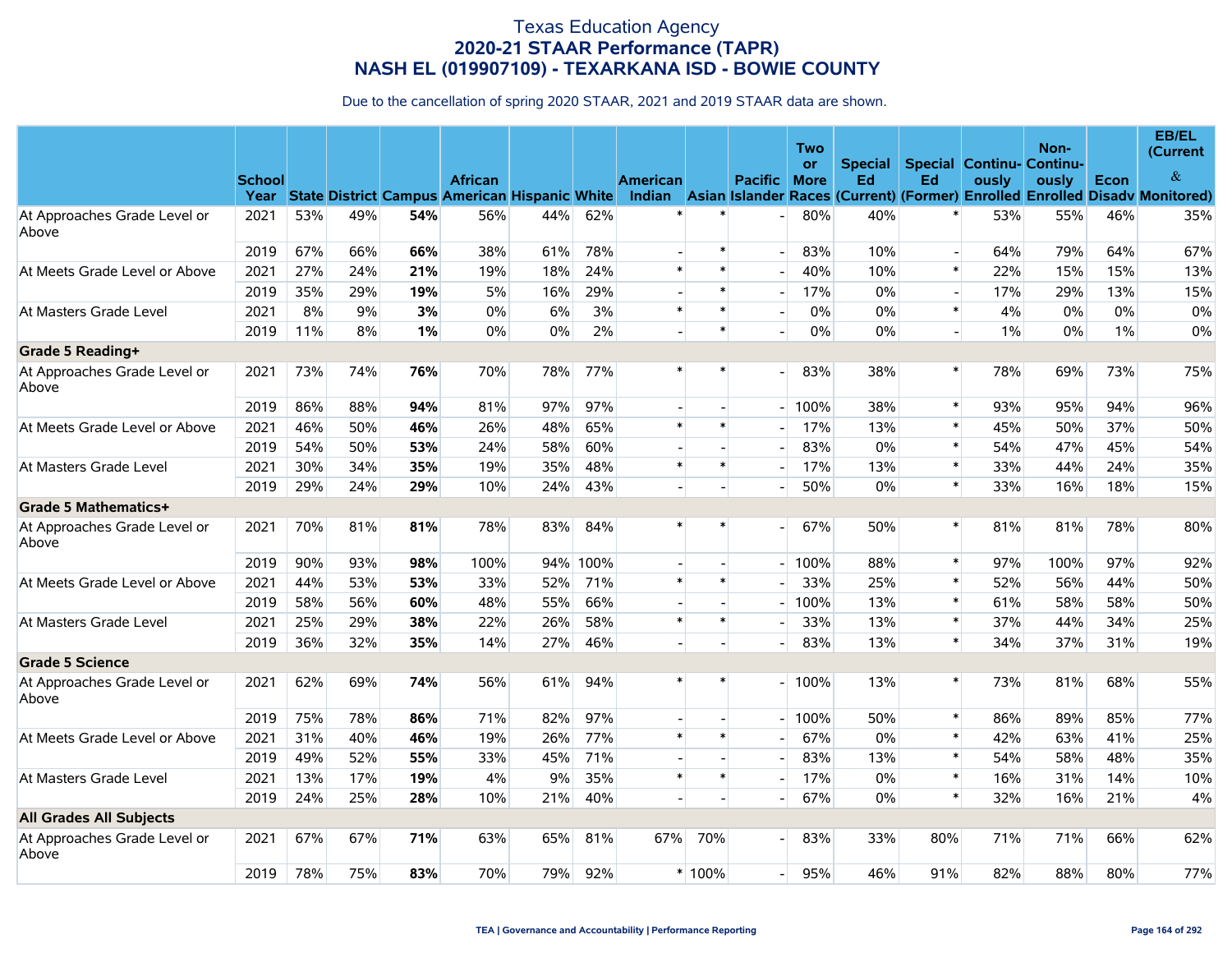|                                       |                       |     |     |     |                                                                        |     |     |                           |        |                | <b>Two</b>               |                      |                                        |       | Non-  |      | <b>EB/EL</b><br>(Current                                                            |
|---------------------------------------|-----------------------|-----|-----|-----|------------------------------------------------------------------------|-----|-----|---------------------------|--------|----------------|--------------------------|----------------------|----------------------------------------|-------|-------|------|-------------------------------------------------------------------------------------|
|                                       | <b>School</b><br>Year |     |     |     | <b>African</b><br><b>State District Campus American Hispanic White</b> |     |     | <b>American</b><br>Indian |        | <b>Pacific</b> | <b>or</b><br><b>More</b> | <b>Special</b><br>Ed | <b>Special Continu- Continu-</b><br>Ed | ously | ously | Econ | $\&$<br>Asian Islander Races (Current) (Former) Enrolled Enrolled Disady Monitored) |
| At Meets Grade Level or Above         | 2021                  | 41% | 41% | 40% | 28%                                                                    | 34% | 55% | 50%                       | 50%    |                | 49%                      | 11%                  | 44%                                    | 41%   | 38%   | 35%  | 34%                                                                                 |
|                                       | 2019                  | 50% | 45% | 45% | 27%                                                                    | 38% | 59% |                           | 64%    |                | 62%                      | 7%                   | 18%                                    | 45%   | 48%   | 40%  | 35%                                                                                 |
| At Masters Grade Level                | 2021                  | 18% | 18% | 21% | 13%                                                                    | 16% | 32% | 50%                       | 40%    |                | 22%                      | 3%                   | 28%                                    | 21%   | 21%   | 17%  | 16%                                                                                 |
|                                       | 2019                  | 24% | 20% | 24% | 9%                                                                     | 18% | 34% | $\ast$                    | 36%    | $\overline{a}$ | 38%                      | 3%                   | 0%                                     | 24%   | 21%   | 19%  | 13%                                                                                 |
| <b>All Grades ELA/Reading</b>         |                       |     |     |     |                                                                        |     |     |                           |        |                |                          |                      |                                        |       |       |      |                                                                                     |
| At Approaches Grade Level or<br>Above | 2021                  | 68% | 67% | 71% | 64%                                                                    | 69% | 79% | $\ast$                    |        |                | 80%                      | 35%                  | 67%                                    | 72%   | 68%   | 67%  | 67%                                                                                 |
|                                       | 2019                  | 75% | 72% | 85% | 70%                                                                    | 85% | 92% | $\ast$                    | $\ast$ |                | 100%                     | 38%                  | $\ast$                                 | 84%   | 88%   | 81%  | 83%                                                                                 |
| At Meets Grade Level or Above         | 2021                  | 45% | 44% | 44% | 29%                                                                    | 40% | 59% | $\ast$                    | $\ast$ |                | 40%                      | 12%                  | 44%                                    | 45%   | 36%   | 38%  | 42%                                                                                 |
|                                       | 2019                  | 48% | 43% | 47% | 26%                                                                    | 42% | 59% | $\ast$                    | $\ast$ |                | 67%                      | 4%                   | $\ast$                                 | 48%   | 43%   | 42%  | 41%                                                                                 |
| At Masters Grade Level                | 2021                  | 18% | 19% | 24% | 13%                                                                    | 21% | 35% | $\ast$                    | $\ast$ |                | 20%                      | 4%                   | 33%                                    | 24%   | 22%   | 18%  | 21%                                                                                 |
|                                       | 2019                  | 21% | 18% | 27% | 12%                                                                    | 21% | 39% | $\ast$                    | $\ast$ |                | 40%                      | 4%                   | $\ast$                                 | 28%   | 24%   | 21%  | 19%                                                                                 |
| <b>All Grades Mathematics</b>         |                       |     |     |     |                                                                        |     |     |                           |        |                |                          |                      |                                        |       |       |      |                                                                                     |
| At Approaches Grade Level or<br>Above | 2021                  | 66% | 67% | 75% | 67%                                                                    | 72% | 84% | $\pmb{\ast}$              | $\ast$ |                | 80%                      | 35%                  | 89%                                    | 75%   | 76%   | 72%  | 69%                                                                                 |
|                                       | 2019                  | 82% | 79% | 86% | 80%                                                                    | 79% | 95% | $\pmb{\ast}$              | $\ast$ |                | 93%                      | 65%                  | 100%                                   | 86%   | 90%   | 83%  | 76%                                                                                 |
| At Meets Grade Level or Above         | 2021                  | 37% | 38% | 42% | 32%                                                                    | 37% | 53% | $\ast$                    | $\ast$ |                | 53%                      | 15%                  | 44%                                    | 42%   | 42%   | 37%  | 36%                                                                                 |
|                                       | 2019                  | 52% | 45% | 50% | 33%                                                                    | 38% | 65% | $\ast$                    | $\ast$ |                | 67%                      | 12%                  | 20%                                    | 49%   | 54%   | 45%  | 36%                                                                                 |
| At Masters Grade Level                | 2021                  | 18% | 16% | 26% | 19%                                                                    | 19% | 36% | $\ast$                    | $\ast$ |                | 33%                      | 4%                   | 22%                                    | 26%   | 26%   | 22%  | 19%                                                                                 |
|                                       | 2019                  | 26% | 20% | 26% | 10%                                                                    | 20% | 38% | $\ast$                    | $\ast$ |                | 40%                      | 4%                   | 0%                                     | 26%   | 27%   | 22%  | 16%                                                                                 |
| <b>All Grades Writing</b>             |                       |     |     |     |                                                                        |     |     |                           |        |                |                          |                      |                                        |       |       |      |                                                                                     |
| At Approaches Grade Level or<br>Above | 2021                  | 58% | 55% | 54% | 56%                                                                    | 44% | 62% | $\ast$                    | $\ast$ |                | 80%                      | 40%                  | $\ast$                                 | 53%   | 55%   | 46%  | 35%                                                                                 |
|                                       | 2019                  | 68% | 67% | 66% | 38%                                                                    | 61% | 78% |                           | $\ast$ |                | 83%                      | 10%                  | $\overline{\phantom{a}}$               | 64%   | 79%   | 64%  | 67%                                                                                 |
| At Meets Grade Level or Above         | 2021                  | 30% | 27% | 21% | 19%                                                                    | 18% | 24% | $\ast$                    | $\ast$ |                | 40%                      | 10%                  | $\ast$                                 | 22%   | 15%   | 15%  | 13%                                                                                 |
|                                       | 2019                  | 38% | 36% | 19% | 5%                                                                     | 16% | 29% |                           | $\ast$ |                | 17%                      | $0\%$                | $\overline{a}$                         | 17%   | 29%   | 13%  | 15%                                                                                 |
| At Masters Grade Level                | 2021                  | 9%  | 8%  | 3%  | $0\%$                                                                  | 6%  | 3%  | $\ast$                    | $\ast$ |                | $0\%$                    | $0\%$                | $\pmb{\ast}$                           | 4%    | 0%    | 0%   | 0%                                                                                  |
|                                       | 2019                  | 14% | 13% | 1%  | 0%                                                                     | 0%  | 2%  |                           | $\ast$ | $\overline{a}$ | 0%                       | $0\%$                | $\overline{\phantom{a}}$               | 1%    | 0%    | 1%   | 0%                                                                                  |
| <b>All Grades Science</b>             |                       |     |     |     |                                                                        |     |     |                           |        |                |                          |                      |                                        |       |       |      |                                                                                     |
| At Approaches Grade Level or<br>Above | 2021                  | 71% | 73% | 74% | 56%                                                                    | 61% | 94% | $\ast$                    | $\ast$ |                | 100%                     | 13%                  | $\ast$                                 | 73%   | 81%   | 68%  | 55%                                                                                 |
|                                       | 2019                  | 81% | 79% | 86% | 71%                                                                    | 82% | 97% |                           |        |                | 100%                     | 50%                  | $\ast$                                 | 86%   | 89%   | 85%  | 77%                                                                                 |
| At Meets Grade Level or Above         | 2021                  | 44% | 46% | 46% | 19%                                                                    | 26% | 77% | $\ast$                    | $\ast$ |                | 67%                      | $0\%$                | $\ast$                                 | 42%   | 63%   | 41%  | 25%                                                                                 |
|                                       | 2019                  | 54% | 50% | 55% | 33%                                                                    | 45% | 71% |                           |        | $\overline{a}$ | 83%                      | 13%                  | $\ast$                                 | 54%   | 58%   | 48%  | 35%                                                                                 |
| At Masters Grade Level                | 2021                  | 20% | 19% | 19% | 4%                                                                     | 9%  | 35% |                           | $\ast$ |                | 17%                      | $0\%$                | $\ast$                                 | 16%   | 31%   | 14%  | 10%                                                                                 |
|                                       | 2019                  | 25% | 22% | 28% | 10%                                                                    | 21% | 40% |                           |        |                | 67%                      | $0\%$                | $\ast$                                 | 32%   | 16%   | 21%  | 4%                                                                                  |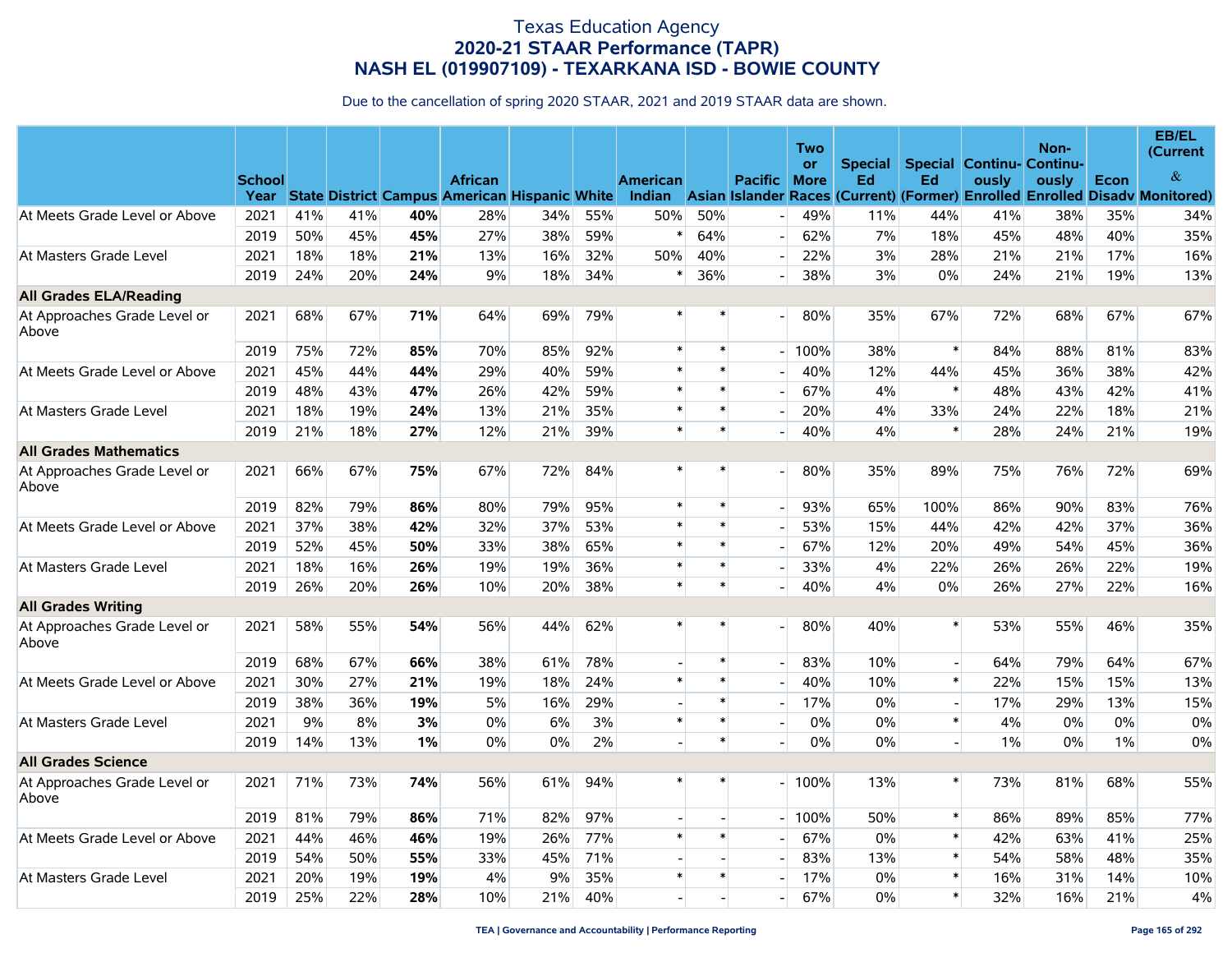- \* Indicates results are masked due to small numbers to protect student confidentiality.
- Indicates there are no students in the group.
- + Indicates that rates for reading and mathematics are based on the cumulative results from the first and second administrations of STAAR.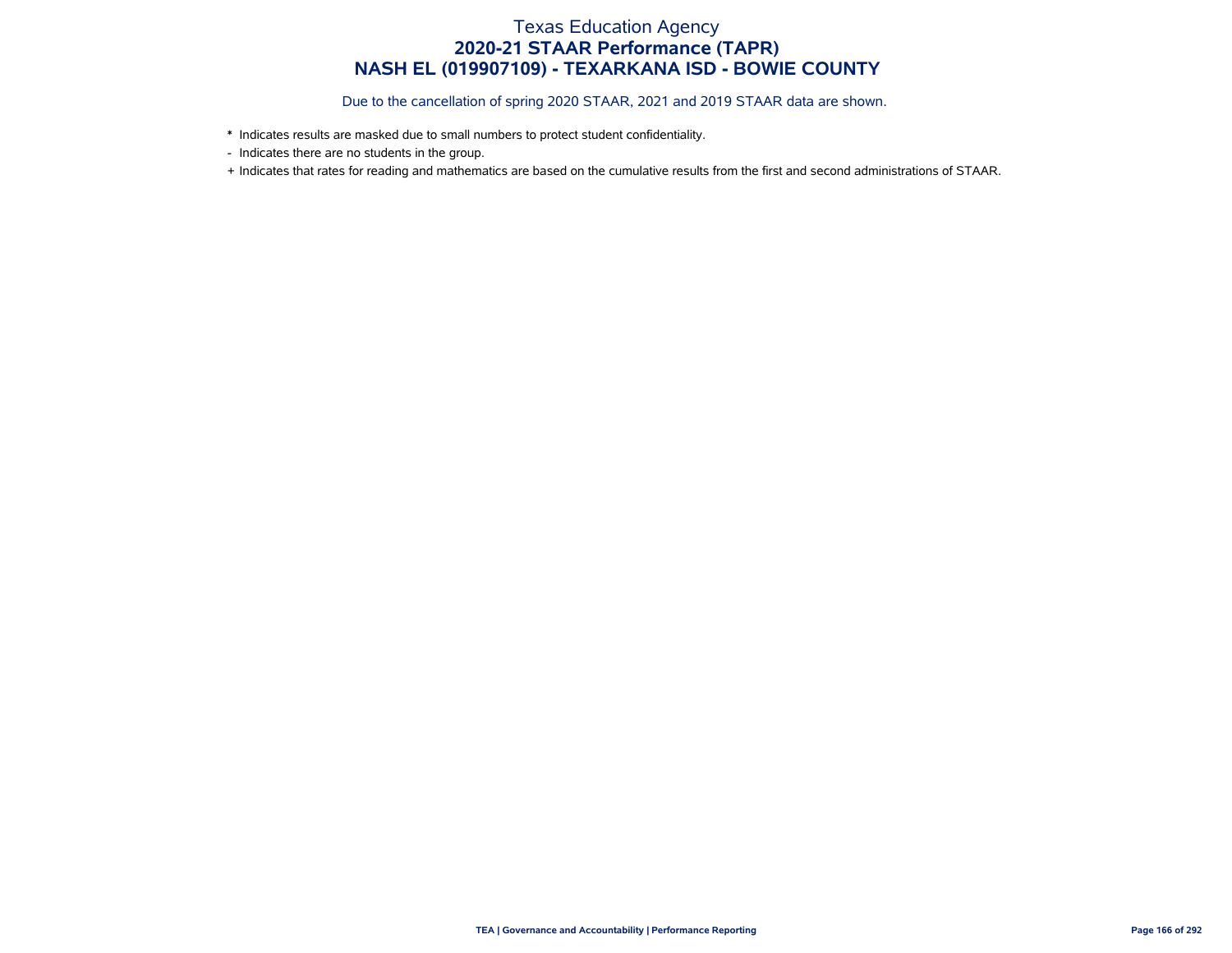#### Texas Education Agency **2018-19 Progress (TAPR) NASH EL (019907109) - TEXARKANA ISD - BOWIE COUNTY**

Due to the cancellation of spring 2020 STAAR, 2019 and 2018 progress data are shown.

|                          | <b>School</b><br>Year |    |    |    | <b>African</b><br>State District Campus American Hispanic White     |    |    | <b>American</b><br><b>Indian</b> |                          | <b>Pacific</b>           | Twoor<br><b>More</b> | Special  <br>Ed<br>Asian Islander Races (Current) (Former) | Ed.                      | ously | Non-<br><b>Special Continu- Continu-</b><br>ously | Econ | <b>EB/EL</b><br>(Current)<br>$\&$<br><b>Enrolled Enrolled Disady Monitored)</b> |
|--------------------------|-----------------------|----|----|----|---------------------------------------------------------------------|----|----|----------------------------------|--------------------------|--------------------------|----------------------|------------------------------------------------------------|--------------------------|-------|---------------------------------------------------|------|---------------------------------------------------------------------------------|
|                          |                       |    |    |    | School Progress Domain - Academic Growth Score by Grade and Subject |    |    |                                  |                          |                          |                      |                                                            |                          |       |                                                   |      |                                                                                 |
| Grade 4 ELA/Reading      | 2019                  | 61 | 63 | 61 | 45                                                                  | 71 | 59 | $\overline{\phantom{a}}$         |                          |                          | 67                   | 50                                                         | $\overline{\phantom{a}}$ | 59    | 80                                                | 61   | 71                                                                              |
|                          | 2018                  | 63 | 63 | 67 | 70                                                                  | 67 | 66 | $\overline{\phantom{a}}$         | $\overline{\phantom{a}}$ | $\overline{\phantom{0}}$ | 60                   | 40                                                         | $\ast$                   | 65    | 73                                                | 66   | 59                                                                              |
| Grade 4 Mathematics      | 2019                  | 65 | 65 | 74 | 63                                                                  | 72 | 81 | $\overline{\phantom{a}}$         | $\ast$                   | $\overline{\phantom{0}}$ | 75                   | 60                                                         | $\overline{\phantom{a}}$ | 74    | 80                                                | 74   | 77                                                                              |
|                          | 2018                  | 65 | 68 | 79 | 85                                                                  | 67 | 85 | $\overline{\phantom{a}}$         | $\overline{\phantom{a}}$ | $\overline{\phantom{0}}$ | 80                   | 83                                                         | $\ast$                   | 79    | 78                                                | 76   | 56                                                                              |
| Grade 5 ELA/Reading      | 2019                  | 81 | 84 | 86 | 76                                                                  | 80 | 94 | $\overline{\phantom{a}}$         | $\sim$                   | $\overline{\phantom{a}}$ | 100                  | 86                                                         | $\ast$                   | 84    | 93                                                | 84   | 72                                                                              |
|                          | 2018                  | 80 | 79 | 79 | 87                                                                  | 78 | 78 | $\overline{\phantom{a}}$         | $\overline{\phantom{a}}$ | $\overline{\phantom{a}}$ | $\ast$               | 42                                                         | $\ast$                   | 79    | 80                                                | 79   | 75                                                                              |
| Grade 5 Mathematics      | 2019                  | 83 | 85 | 84 | 93                                                                  | 80 | 80 | $\overline{\phantom{a}}$         | $\sim$                   | $\overline{\phantom{0}}$ | 100                  | 100                                                        | $*$                      | 85    | 78                                                | 83   | 86                                                                              |
|                          | 2018                  | 81 | 80 | 75 | 83                                                                  | 66 | 79 | $\overline{\phantom{a}}$         | $\sim$                   | $\overline{\phantom{a}}$ | $\ast$               | 50                                                         | $*$                      | 74    | 80                                                | 80   | 55                                                                              |
| All Grades Both Subjects | 2019                  | 69 | 65 | 76 | 70                                                                  | 76 | 77 | $\overline{\phantom{a}}$         | 92                       | $\overline{\phantom{0}}$ | 85                   | 71                                                         | $\ast$                   | 75    | 83                                                | 75   | 77                                                                              |
|                          | 2018                  | 69 | 66 | 75 | 81                                                                  | 69 | 77 | $\overline{\phantom{a}}$         | $\overline{a}$           | $\overline{\phantom{0}}$ | 66                   | 54                                                         | 75                       | 75    | 78                                                | 75   | 60                                                                              |
| All Grades ELA/Reading   | 2019                  | 68 | 67 | 73 | 61                                                                  | 75 | 75 | $\overline{\phantom{a}}$         | $\ast$                   | $\overline{a}$           | 83                   | 66                                                         | $\ast$                   | 70    | 88                                                | 71   | 71                                                                              |
|                          | 2018                  | 69 | 65 | 73 | 79                                                                  | 73 | 72 | $\overline{\phantom{a}}$         | $\overline{\phantom{a}}$ | $\overline{\phantom{0}}$ | 56                   | 41                                                         | $\ast$                   | 72    | 76                                                | 72   | 67                                                                              |
| All Grades Mathematics   | 2019                  | 70 | 63 | 79 | 78                                                                  | 76 | 80 | $\overline{\phantom{a}}$         | $\ast$                   | $\overline{\phantom{0}}$ | 88                   | 76                                                         | $\ast$                   | 79    | 79                                                | 78   | 81                                                                              |
|                          | 2018                  | 70 | 67 | 77 | 84                                                                  | 67 | 82 |                                  | $\overline{\phantom{a}}$ |                          | 75                   | 67                                                         | $\ast$                   | 77    | 79                                                | 78   | 55                                                                              |

\* Indicates results are masked due to small numbers to protect student confidentiality.

- Indicates there are no students in the group.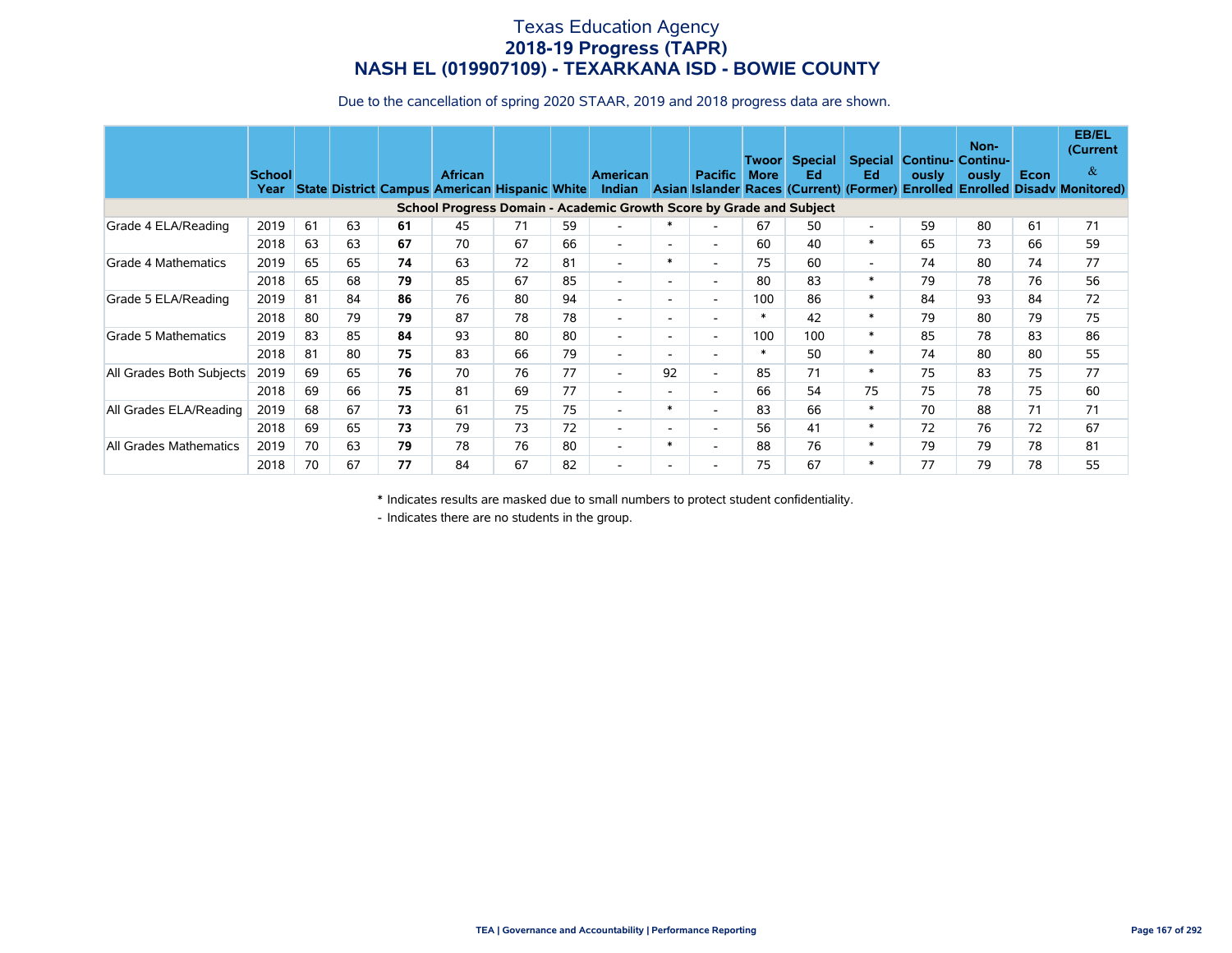### Texas Education Agency **2020-21 Bilingual Education/English as a Second Language (Current EB Students/EL) (TAPR) NASH EL (019907109) - TEXARKANA ISD - BOWIE COUNTY**

|                                    |               |     |     |     |                                             |                          |                          |                |                          |                                                                |                |                          |            |                                |                          |     |                        | <b>Monitored</b> |
|------------------------------------|---------------|-----|-----|-----|---------------------------------------------|--------------------------|--------------------------|----------------|--------------------------|----------------------------------------------------------------|----------------|--------------------------|------------|--------------------------------|--------------------------|-----|------------------------|------------------|
|                                    |               |     |     |     | <b>Total</b>                                | <b>BE-Trans</b>          |                          |                |                          | <b>ALP</b>                                                     |                | <b>ESL</b>               |            | <b>ALP</b>                     | EB/EL<br>with            |     | <b>Total</b>           | $\&$             |
|                                    | <b>School</b> |     |     |     | <b>Bilingual</b>                            | <b>Early</b>             | BE-Trans BE-Dual BE-Dual |                |                          | <b>Bilingual Total Content-</b>                                |                |                          | <b>ESL</b> | <b>ESL</b>                     | <b>Parental Never</b>    |     | EB/EL                  | <b>Former</b>    |
|                                    |               |     |     |     | <b>Year State District Campus Education</b> | Exit                     |                          |                |                          | Late Exit Two-Way One-Way (Exception) ESL                      |                |                          |            | <b>Based</b> Pull-Out (Waiver) | <b>Denial</b>            |     | <b>EB/EL (Current)</b> | EB/EL            |
| <b>All Grades All Subjects</b>     |               |     |     |     |                                             |                          |                          |                |                          | <b>STAAR Performance Rate by Subject and Performance Level</b> |                |                          |            |                                |                          |     |                        |                  |
| At Approaches Grade Level or Above | 2021          | 67% | 67% | 71% | 62%                                         | $\mathbf{r}$             |                          |                | $\ast$                   | 61%                                                            | 44%            | 57%                      |            | $\overline{a}$                 | $\overline{\phantom{a}}$ | 74% | 61%                    | 100%             |
|                                    | 2019          | 78% | 75% | 83% | 74%                                         | $\overline{a}$           | $\overline{a}$           | $\overline{a}$ | 74%                      |                                                                | 94%            | 97%                      |            |                                |                          |     | 77%                    |                  |
| At Meets Grade Level or Above      | 2021          | 41% | 41% | 40% | 33%                                         | $\overline{a}$           | $\overline{a}$           | $\sim$         | $\ast$                   | 33%                                                            | 22%            | 29%                      |            |                                |                          | 42% | 32%                    | 83%              |
|                                    | 2019          | 50% | 45% | 45% | 33%                                         |                          |                          | $\blacksquare$ | 33%                      |                                                                | 50%            | 55%                      |            |                                |                          |     | 36%                    |                  |
| At Masters Grade Level             | 2021          | 18% | 18% | 21% | 15%                                         |                          |                          |                | $\ast$                   |                                                                | 15% 11%        | 14%                      |            |                                |                          | 23% | 15%                    | 50%              |
|                                    | 2019          | 24% | 20% | 24% | 13%                                         | $\overline{a}$           | u.                       |                | 13%                      |                                                                | 19%            | 21%                      | $\ast$     |                                |                          |     | 14%                    |                  |
| All Grades ELA/Reading             |               |     |     |     |                                             |                          |                          |                |                          |                                                                |                |                          |            |                                |                          |     |                        |                  |
| At Approaches Grade Level or Above | 2021          | 68% | 67% | 71% | 67%                                         | $\overline{\phantom{a}}$ | $\overline{\phantom{a}}$ |                | $\ast$                   | 67%                                                            | $\ast$         |                          |            | $\overline{\phantom{a}}$       | $\overline{\phantom{a}}$ | 73% | 66%                    | $\ast$           |
|                                    | 2019          | 75% | 72% | 85% | 79%                                         |                          |                          |                | 79%                      |                                                                | 100%           | 100%                     |            |                                |                          |     | 82%                    |                  |
| At Meets Grade Level or Above      | 2021          | 45% | 44% | 44% | 41%                                         | $\overline{a}$           | $\overline{a}$           | $\overline{a}$ | $\ast$                   | 40%                                                            | $\ast$         | $\ast$                   |            |                                |                          | 44% | 40%                    | $\ast$           |
|                                    | 2019          | 48% | 43% | 47% | 41%                                         | $\sim$                   |                          | $\sim$         | 41%                      |                                                                | 45%            | 50%                      |            |                                |                          |     | 42%                    |                  |
| At Masters Grade Level             | 2021          | 18% | 19% | 24% | 21%                                         |                          |                          |                | $\ast$                   | 20%                                                            | $\ast$         |                          |            |                                |                          | 25% | 20%                    | $\ast$           |
|                                    | 2019          | 21% | 18% | 27% | 19%                                         | $\overline{a}$           | $\overline{a}$           |                | 19%                      |                                                                | 18%            | 20%                      | $\ast$     |                                |                          |     | 19%                    |                  |
| <b>All Grades Mathematics</b>      |               |     |     |     |                                             |                          |                          |                |                          |                                                                |                |                          |            |                                |                          |     |                        |                  |
| At Approaches Grade Level or Above | 2021          | 66% | 67% | 75% | 69%                                         | $\overline{\phantom{a}}$ | $\overline{\phantom{a}}$ |                | $\ast$                   | 68%                                                            | $\ast$         | $\ast$                   |            |                                |                          | 77% | 68%                    | $\ast$           |
|                                    | 2019          | 82% | 79% | 86% | 73%                                         |                          |                          |                | 73%                      |                                                                | 91%            | 90%                      |            |                                |                          |     | 76%                    |                  |
| At Meets Grade Level or Above      | 2021          | 37% | 38% | 42% | 34%                                         | $\sim$ $\overline{ }$    | $\sim$                   | $\sim$         | $\ast$                   | 35%                                                            | $\ast$         | $\ast$                   |            |                                |                          | 44% | 34%                    | $\ast$           |
|                                    | 2019          | 52% | 45% | 50% | 30%                                         | $\sim$                   | $\overline{a}$           | $\blacksquare$ | 30%                      |                                                                | 73%            | 80%                      |            |                                |                          |     | 36%                    |                  |
| At Masters Grade Level             | 2021          | 18% | 16% | 26% | 18%                                         |                          |                          |                | $\ast$                   | 18%                                                            | $\ast$         |                          |            |                                |                          | 28% | 18%                    | $\ast$           |
|                                    | 2019          | 26% | 20% | 26% | 13%                                         |                          |                          |                | 13%                      |                                                                | 36%            | 40%                      |            |                                |                          |     | 16%                    |                  |
| <b>All Grades Writing</b>          |               |     |     |     |                                             |                          |                          |                |                          |                                                                |                |                          |            |                                |                          |     |                        |                  |
| At Approaches Grade Level or Above | 2021          | 58% | 55% | 54% | 33%                                         | $\overline{\phantom{a}}$ |                          | $\sim$         | $\overline{\phantom{a}}$ | 33%                                                            | $\ast$         | $\ast$                   |            |                                |                          | 59% | 32%                    | $\ast$           |
|                                    | 2019          | 68% | 67% | 66% | 57%                                         |                          |                          |                | 57%                      |                                                                | 100%           | 100%                     |            |                                |                          |     | 67%                    |                  |
| At Meets Grade Level or Above      | 2021          | 30% | 27% | 21% | 14%                                         |                          |                          |                |                          | 14%                                                            | $\ast$         |                          |            |                                |                          | 23% | 14%                    | $\ast$           |
|                                    | 2019          | 38% | 36% | 19% | 19%                                         | $\sim$                   | $\blacksquare$           | $\sim$         | 19%                      |                                                                | 0%             | 0%                       |            |                                |                          |     | 15%                    |                  |
| At Masters Grade Level             | 2021          | 9%  | 8%  | 3%  | 0%                                          | $\sim$                   | $\overline{\phantom{a}}$ | $\sim$         |                          | 0%                                                             | $\ast$         | $\ast$                   |            |                                |                          | 4%  | 0%                     | $\ast$           |
|                                    | 2019          | 14% | 13% | 1%  | 0%                                          |                          |                          |                | 0%                       |                                                                | 0%             | 0%                       |            |                                |                          |     | $0\%$                  |                  |
| <b>All Grades Science</b>          |               |     |     |     |                                             |                          |                          |                |                          |                                                                |                |                          |            |                                |                          |     |                        |                  |
| At Approaches Grade Level or Above | 2021          | 71% | 73% | 74% | 53%                                         | $\overline{a}$           | $\overline{\phantom{a}}$ | $\sim$         | $\blacksquare$           | 53%                                                            | $\blacksquare$ | $\overline{\phantom{a}}$ |            | $\overline{\phantom{a}}$       |                          | 80% | 53%                    | $\ast$           |
|                                    | 2019          | 81% | 79% | 86% | 76%                                         | $\overline{\phantom{a}}$ | $\overline{a}$           |                | 76%                      |                                                                | $\ast$         | $\ast$                   |            |                                |                          |     | 76%                    |                  |
| At Meets Grade Level or Above      | 2021          | 44% | 46% | 46% | 21%                                         |                          | $\overline{a}$           |                |                          | 21%                                                            |                |                          |            |                                |                          | 52% | 21%                    | $\ast$           |
|                                    | 2019          | 54% | 50% | 55% | 29%                                         | $\overline{a}$           | $\sim$                   | $\overline{a}$ | 29%                      |                                                                | $\ast$         | $\ast$                   |            |                                |                          |     | 36%                    |                  |
| At Masters Grade Level             | 2021          | 20% | 19% | 19% | 5%                                          | $\overline{\phantom{a}}$ | $\overline{\phantom{a}}$ |                |                          | 5%                                                             | $\blacksquare$ |                          |            |                                |                          | 22% | 5%                     | $\ast$           |
|                                    | 2019          | 25% | 22% | 28% | 5%                                          |                          |                          |                | 5%                       |                                                                | $\ast$         | $\ast$                   |            |                                |                          |     | 4%                     |                  |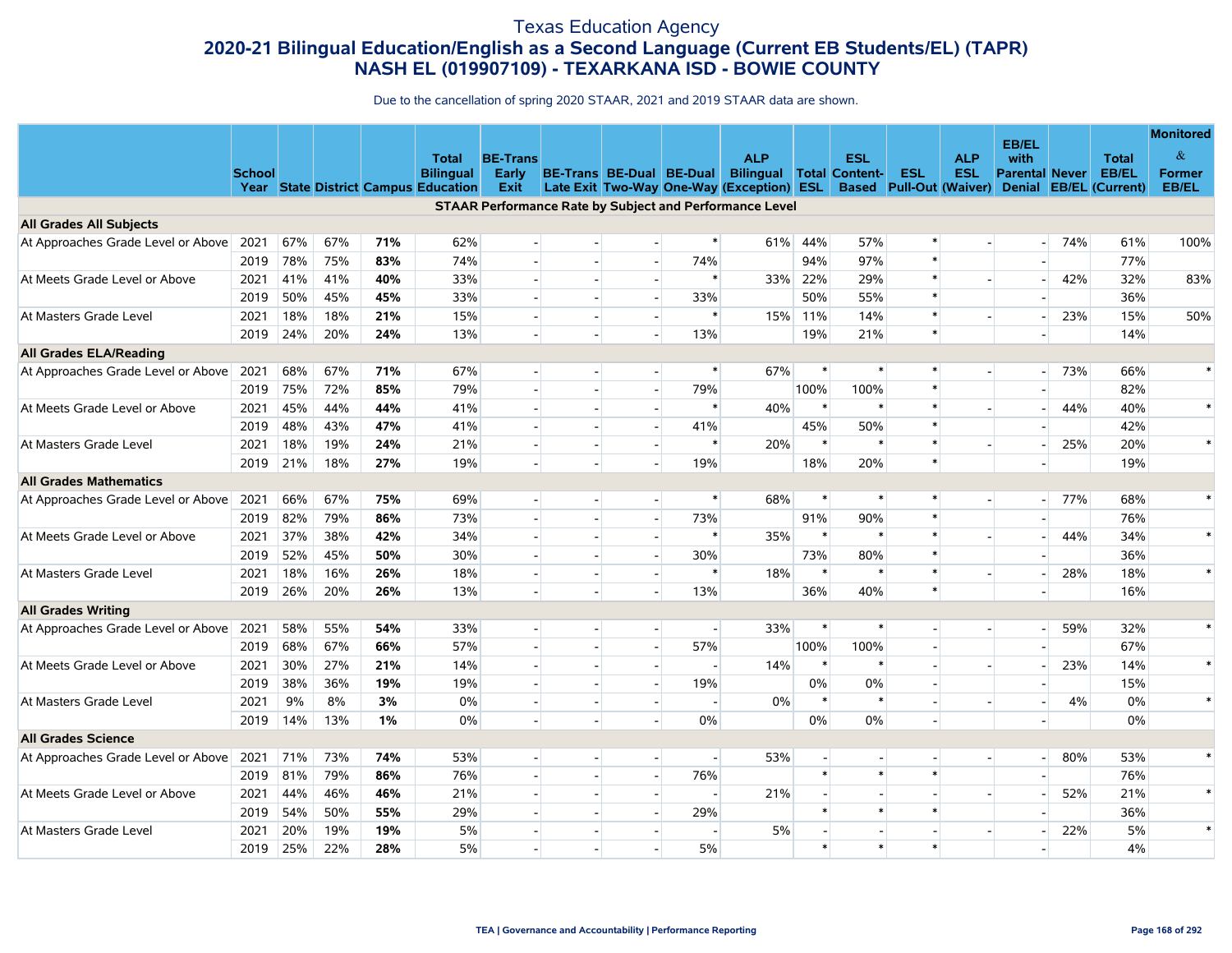### Texas Education Agency **2020-21 Bilingual Education/English as a Second Language (Current EB Students/EL) (TAPR) NASH EL (019907109) - TEXARKANA ISD - BOWIE COUNTY**

Due to the cancellation of spring 2020 STAAR, 2021 and 2019 STAAR data are shown.

- \* Indicates results are masked due to small numbers to protect student confidentiality.
- Indicates there are no students in the group.

Blank cell indicates there are no data available in the group.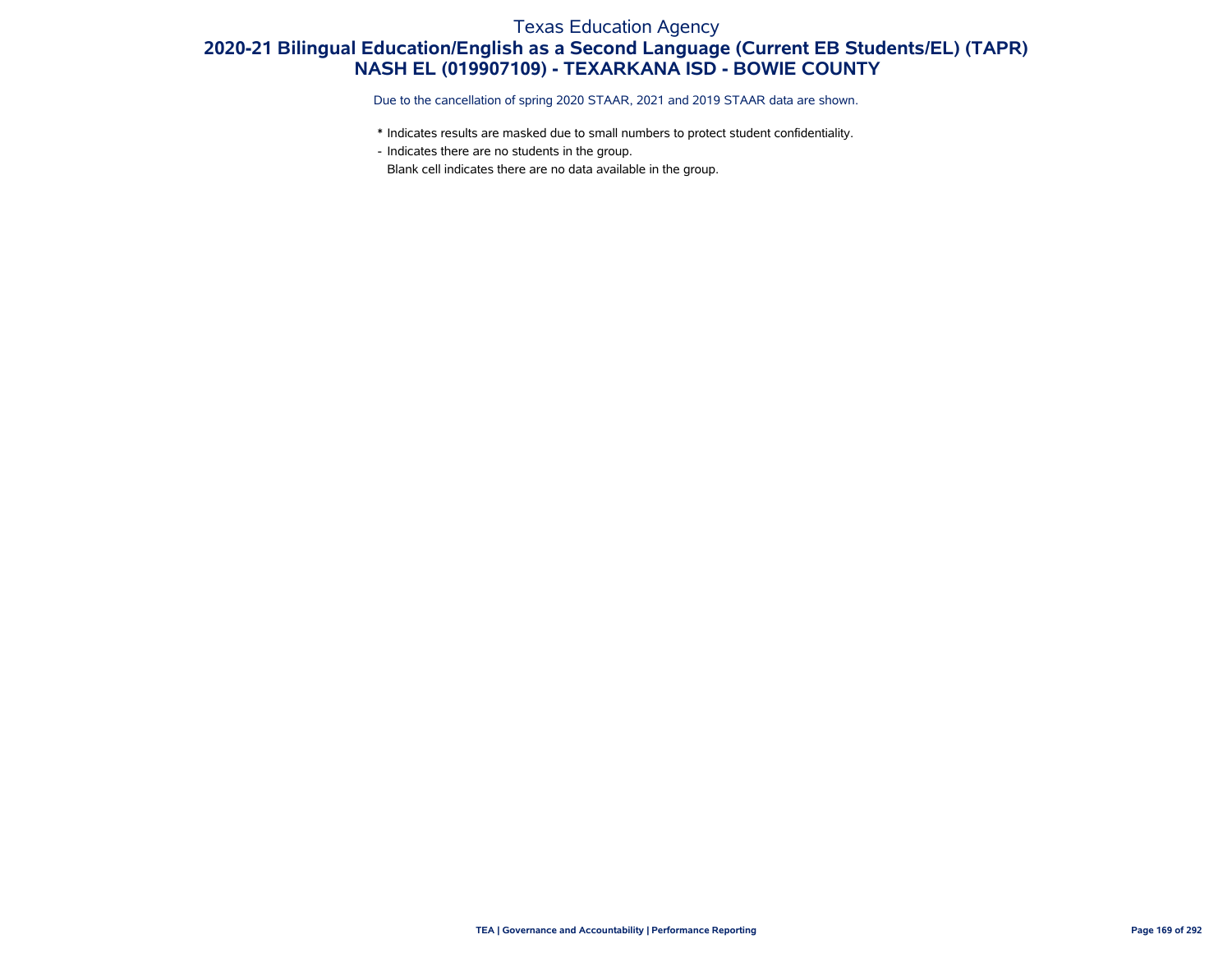Due to the cancellation of spring 2020 STAAR, 2021 and 2019 STAAR data are shown.

|                                                            |       |     |      | <b>African</b> |       |           | <b>American</b>                                 |           | <b>Pacific</b>           | <b>Two</b><br>or<br><b>More</b> | <b>Special</b><br>Ed | Ed    | <b>Special Continu- Continu-</b><br>ously | Non-<br>ously | Econ  | <b>EB/EL</b><br>(Current<br>$\alpha$<br>State District Campus American Hispanic White Indian Asian Islander Races (Current) (Former) Enrolled Enrolled Disady Monitored) |
|------------------------------------------------------------|-------|-----|------|----------------|-------|-----------|-------------------------------------------------|-----------|--------------------------|---------------------------------|----------------------|-------|-------------------------------------------|---------------|-------|--------------------------------------------------------------------------------------------------------------------------------------------------------------------------|
|                                                            |       |     |      |                |       |           | <b>2021 STAAR Participation</b><br>(All Grades) |           |                          |                                 |                      |       |                                           |               |       |                                                                                                                                                                          |
| <b>All Tests</b>                                           |       |     |      |                |       |           |                                                 |           |                          |                                 |                      |       |                                           |               |       |                                                                                                                                                                          |
| <b>Assessment Participant</b>                              | 88%   | 88% | 100% | 99%            | 99%   | 100%      |                                                 | 100% 100% |                          | $-100%$                         | 100%                 | 100%  | 99%                                       | 100%          | 100%  | 99%                                                                                                                                                                      |
| Included in Accountability                                 | 83%   | 84% | 93%  | 90%            | 97%   | 92%       | 100%                                            | 100%      |                          | 93%                             | 86%                  | 100%  | 98%                                       | 74%           | 95%   | 97%                                                                                                                                                                      |
| Not Included in Accountability: Mobile                     | 3%    | 4%  | 6%   | 10%            | 1%    | 8%        | 0%                                              | 0%        | $\overline{\phantom{a}}$ | 7%                              | 11%                  | 0%    | 1%                                        | 26%           | 5%    | 2%                                                                                                                                                                       |
| Not Included in Accountability: Other<br><b>Exclusions</b> | 1%    | 0%  | 0%   | 0%             | 1%    | 0%        | 0%                                              | 0%        |                          | $0\%$                           | 2%                   | 0%    | 0%                                        | 0%            | $0\%$ | $1\%$                                                                                                                                                                    |
| <b>Not Tested</b>                                          | 12%   | 12% | 0%   | $1\%$          | $1\%$ | 0%        | 0%                                              | 0%        | $\overline{\phantom{0}}$ | 0%                              | 0%                   | 0%    | $1\%$                                     | 0%            | 0%    | 1%                                                                                                                                                                       |
| Absent                                                     | 2%    | 2%  | 0%   | $1\%$          | 0%    | $0\%$     | $0\%$                                           | 0%        | $\overline{\phantom{a}}$ | $0\%$                           | $0\%$                | 0%    | $0\%$                                     | 0%            | 0%    | 1%                                                                                                                                                                       |
| Other                                                      | 10%   | 10% | 0%   | 0%             | 0%    | 0%        | $0\%$                                           | 0%        |                          | 0%                              | $0\%$                | 0%    | 0%                                        | 0%            | 0%    | 0%                                                                                                                                                                       |
|                                                            |       |     |      |                |       |           | <b>2019 STAAR Participation</b><br>(All Grades) |           |                          |                                 |                      |       |                                           |               |       |                                                                                                                                                                          |
| <b>All Tests</b>                                           |       |     |      |                |       |           |                                                 |           |                          |                                 |                      |       |                                           |               |       |                                                                                                                                                                          |
| <b>Assessment Participant</b>                              | 99%   | 99% | 100% | 100%           |       | 100% 100% |                                                 | * 100%    |                          | $-100%$                         | 100%                 | 92%   | 100%                                      | 99%           | 100%  | 100%                                                                                                                                                                     |
| Included in Accountability                                 | 94%   | 95% | 97%  | 94%            | 99%   | 97%       |                                                 | $*100%$   | $\overline{\phantom{0}}$ | 93%                             | 100%                 | 92%   | 99%                                       | 88%           | 97%   | 99%                                                                                                                                                                      |
| Not Included in Accountability: Mobile                     | 4%    | 4%  | 3%   | 6%             | 1%    | 2%        | $\ast$                                          | 0%        | $\overline{\phantom{a}}$ | 7%                              | 0%                   | $0\%$ | $1\%$                                     | 11%           | 2%    | 1%                                                                                                                                                                       |
| Not Included in Accountability: Other<br><b>Exclusions</b> | 1%    | 1%  | 0%   | 0%             | 0%    | 0%        |                                                 | 0%        |                          | $0\%$                           | 0%                   | 0%    | 0%                                        | 0%            | $0\%$ | 0%                                                                                                                                                                       |
| <b>Not Tested</b>                                          | $1\%$ | 1%  | 0%   | 0%             | 0%    | 0%        | $\ast$                                          | 0%        | $\overline{\phantom{a}}$ | 0%                              | $0\%$                | 8%    | 0%                                        | $1\%$         | 0%    | 0%                                                                                                                                                                       |
| Absent                                                     | 1%    | 0%  | 0%   | 0%             | 0%    | 0%        | $\ast$                                          | 0%        | $\overline{\phantom{a}}$ | $0\%$                           | 0%                   | $0\%$ | 0%                                        | 0%            | $0\%$ | 0%                                                                                                                                                                       |
| Other                                                      | $0\%$ | 0%  | 0%   | 0%             | 0%    | 0%        | $\ast$                                          | 0%        |                          | 0%                              | 0%                   | 8%    | 0%                                        | 1%            | 0%    | 0%                                                                                                                                                                       |

\* Indicates results are masked due to small numbers to protect student confidentiality.

- Indicates there are no students in the group.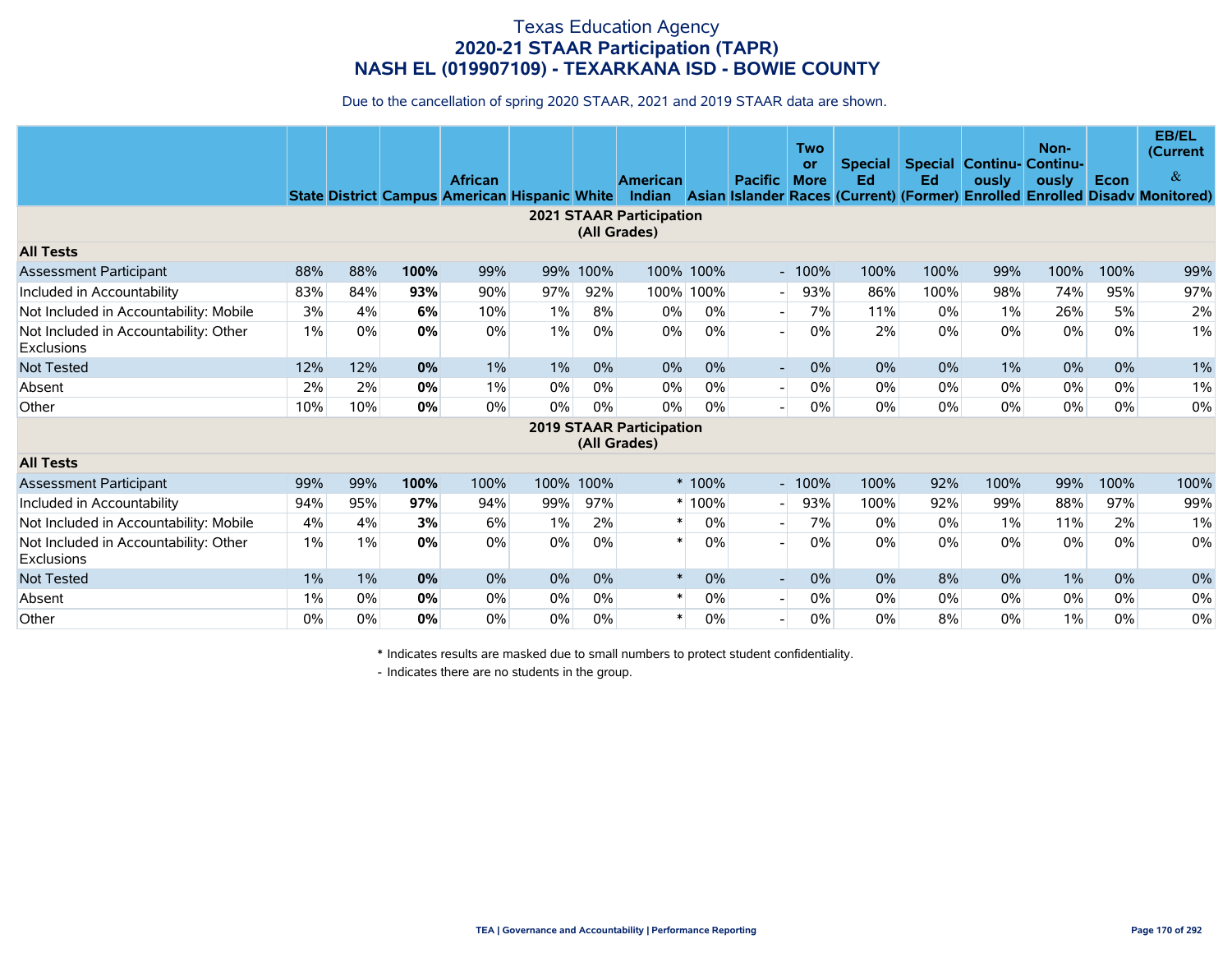#### Texas Education Agency **2020-21 Attendance, Graduation, and Dropout Rates (TAPR) NASH EL (019907109) - TEXARKANA ISD - BOWIE COUNTY**

|                                             |       |       |                | <b>African</b>                                       |                          |                          | <b>American</b>             |                          | <b>Pacific</b> | <b>Two</b><br><b>or</b>  | <b>More Special Econ</b>     |                          |      |
|---------------------------------------------|-------|-------|----------------|------------------------------------------------------|--------------------------|--------------------------|-----------------------------|--------------------------|----------------|--------------------------|------------------------------|--------------------------|------|
|                                             |       |       |                | <b>State District Campus American Hispanic White</b> |                          |                          | Indian Asian Islander Races |                          |                |                          | Ed                           | <b>Disady EB/EL</b>      |      |
| <b>Attendance Rate</b>                      |       |       |                |                                                      |                          |                          |                             |                          |                |                          |                              |                          |      |
| 2019-20                                     | 98.3% | 98.6% | 99.2%          | 99.4%                                                |                          | 99.1% 99.1%              | $\ast$                      | $\ast$                   |                | $*99.0\%$                |                              | 98.6% 99.2% 99.2%        |      |
| 2018-19                                     | 95.4% | 94.8% | 96.5%          | 96.7%                                                |                          | 96.7% 96.1%              |                             | * 98.6%                  |                | $*$ 96.4%                |                              | 96.7% 96.2% 97.0%        |      |
| <b>Chronic Absenteeism</b>                  |       |       |                |                                                      |                          |                          |                             |                          |                |                          |                              |                          |      |
| 2019-20                                     | 6.7%  | 6.6%  | 2.0%           | 1.3%                                                 | 2.0%                     | 1.9%                     |                             | $*12.5%$                 | $\ast$         | 3.4%                     | 5.5%                         | 1.6%                     | 2.4% |
| 2018-19                                     | 11.4% | 13.9% | 5.4%           | 6.3%                                                 | 3.3%                     | 5.8%                     | $\ast$                      | 0.0%                     |                | $*10.0\%$                | 8.0%                         | 4.9%                     | 1.6% |
| <b>Annual Dropout Rate (Gr 7-8)</b>         |       |       |                |                                                      |                          |                          |                             |                          |                |                          |                              |                          |      |
| 2019-20                                     | 0.5%  | 2.1%  |                | $\overline{a}$                                       | $\overline{\phantom{a}}$ |                          | $\overline{\phantom{a}}$    |                          | $\overline{a}$ | $\overline{a}$           | $\overline{\phantom{a}}$     | $\blacksquare$           |      |
| 2018-19                                     | 0.4%  | 1.3%  |                |                                                      | $\overline{\phantom{a}}$ |                          |                             | $\overline{\phantom{a}}$ |                |                          | $\overline{\phantom{0}}$     |                          |      |
| <b>Annual Dropout Rate (Gr 9-12)</b>        |       |       |                |                                                      |                          |                          |                             |                          |                |                          |                              |                          |      |
| 2019-20                                     | 1.6%  | 3.8%  |                |                                                      | $\overline{\phantom{a}}$ |                          | $\overline{a}$              |                          |                |                          | $\qquad \qquad \blacksquare$ |                          |      |
| 2018-19                                     | 1.9%  | 1.8%  |                |                                                      | $\overline{\phantom{a}}$ |                          |                             |                          |                |                          | $\blacksquare$               |                          |      |
| 4-Year Longitudinal Rate (Gr 9-12)          |       |       |                |                                                      |                          |                          |                             |                          |                |                          |                              |                          |      |
| Class of 2020                               |       |       |                |                                                      |                          |                          |                             |                          |                |                          |                              |                          |      |
| Graduated                                   | 90.3% | 91.4% | $\blacksquare$ | $\overline{a}$                                       | $\frac{1}{2}$            |                          | $\frac{1}{2}$               | L,                       |                | $\overline{a}$           | $\overline{\phantom{0}}$     |                          |      |
| Received TxCHSE                             | 0.4%  | 0.0%  |                |                                                      | $\overline{\phantom{a}}$ |                          |                             |                          |                |                          | $\overline{\phantom{0}}$     |                          |      |
| Continued HS                                | 3.9%  | 3.9%  |                |                                                      | $\overline{\phantom{0}}$ |                          |                             |                          |                |                          | $\qquad \qquad -$            |                          |      |
| Dropped Out                                 | 5.4%  | 4.7%  |                | $\overline{a}$                                       | $\overline{\phantom{a}}$ |                          |                             |                          |                |                          | $\blacksquare$               |                          |      |
| Graduates and TxCHSE 90.7%                  |       | 91.4% |                |                                                      | $\overline{a}$           |                          |                             |                          |                |                          |                              |                          |      |
| Graduates, TxCHSE,<br>and Continuers        | 94.6% | 95.3% |                |                                                      |                          |                          |                             |                          |                |                          |                              |                          |      |
| Class of 2019                               |       |       |                |                                                      |                          |                          |                             |                          |                |                          |                              |                          |      |
| Graduated                                   | 90.0% | 92.5% |                |                                                      | $\overline{a}$           | $\overline{\phantom{a}}$ | $\overline{\phantom{a}}$    | $\overline{\phantom{a}}$ |                | $\overline{\phantom{a}}$ | $\blacksquare$               | $\overline{\phantom{a}}$ |      |
| <b>Received TxCHSE</b>                      | 0.5%  | 0.2%  | $\blacksquare$ | $\overline{a}$                                       | $\overline{\phantom{a}}$ | $\overline{a}$           | $\overline{a}$              | $\overline{\phantom{a}}$ |                | $\overline{a}$           | $\overline{\phantom{a}}$     | $\overline{\phantom{0}}$ |      |
| Continued HS                                | 3.7%  | 1.9%  | ÷              | $\overline{a}$                                       | $\overline{a}$           |                          | $\overline{\phantom{a}}$    |                          |                | $\overline{\phantom{a}}$ | $\overline{a}$               | $\overline{\phantom{a}}$ |      |
| Dropped Out                                 | 5.9%  | 5.4%  |                |                                                      | L,                       |                          |                             |                          |                |                          |                              |                          |      |
| Graduates and TxCHSE 90.4%                  |       | 92.7% |                |                                                      |                          |                          |                             |                          |                |                          | $\overline{a}$               |                          |      |
| Graduates, TxCHSE,<br>and Continuers        | 94.1% | 94.6% |                |                                                      |                          |                          |                             |                          |                |                          |                              |                          |      |
| 5-Year Extended Longitudinal Rate (Gr 9-12) |       |       |                |                                                      |                          |                          |                             |                          |                |                          |                              |                          |      |
| Class of 2019                               |       |       |                |                                                      |                          |                          |                             |                          |                |                          |                              |                          |      |
| Graduated                                   | 92.0% | 93.9% | $\blacksquare$ |                                                      | $\overline{\phantom{0}}$ |                          | $\overline{a}$              |                          |                | $\overline{a}$           |                              |                          |      |
| <b>Received TxCHSE</b>                      | 0.5%  | 0.2%  | ÷              |                                                      |                          |                          |                             |                          |                |                          |                              |                          |      |
| Continued HS                                | 1.3%  | 0.2%  |                |                                                      | $\blacksquare$           |                          |                             |                          |                |                          | $\overline{\phantom{0}}$     |                          |      |
| Dropped Out                                 | 6.1%  | 5.7%  |                |                                                      | $\overline{a}$           |                          |                             | $\overline{a}$           |                | $\overline{a}$           | $\overline{\phantom{0}}$     |                          |      |
| Graduates and TxCHSE 92.6%                  |       | 94.1% |                | $\overline{a}$                                       | $\overline{a}$           |                          | $\overline{a}$              | $\overline{a}$           |                | $\overline{a}$           | $\overline{a}$               |                          |      |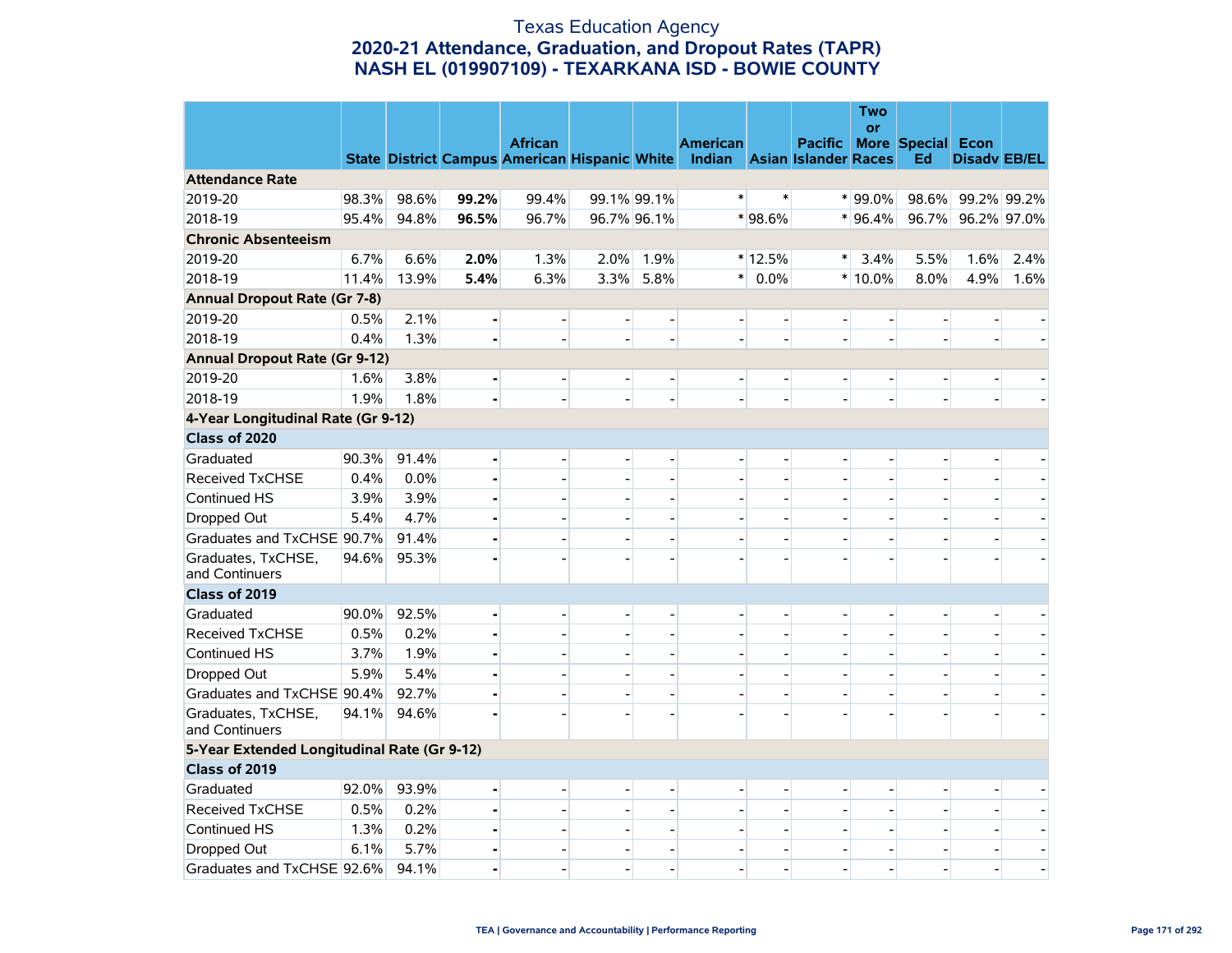#### Texas Education Agency **2020-21 Attendance, Graduation, and Dropout Rates (TAPR) NASH EL (019907109) - TEXARKANA ISD - BOWIE COUNTY**

|                                                             |       |             |                                                                           |                          |                          |                | <b>Two</b><br><b>or</b> |                          |                     |        |
|-------------------------------------------------------------|-------|-------------|---------------------------------------------------------------------------|--------------------------|--------------------------|----------------|-------------------------|--------------------------|---------------------|--------|
|                                                             |       |             | <b>African</b>                                                            |                          | <b>American</b>          | <b>Pacific</b> |                         | <b>More Special Econ</b> |                     |        |
|                                                             |       |             | State District Campus American Hispanic White Indian Asian Islander Races |                          |                          |                |                         | Ed                       | <b>Disady EB/EL</b> |        |
| Graduates, TxCHSE,<br>and Continuers                        | 93.9% | 94.3%       |                                                                           |                          |                          |                |                         |                          |                     |        |
| Class of 2018                                               |       |             |                                                                           |                          |                          |                |                         |                          |                     |        |
| Graduated                                                   | 92.2% | 95.8%       |                                                                           |                          |                          |                |                         |                          |                     |        |
| <b>Received TxCHSE</b>                                      | 0.6%  | 0.0%        |                                                                           |                          |                          |                |                         |                          |                     |        |
| Continued HS                                                | 1.1%  | 0.2%        |                                                                           |                          |                          |                |                         |                          |                     |        |
| Dropped Out                                                 | 6.1%  | 4.0%        |                                                                           | $\overline{\phantom{0}}$ |                          |                |                         | $\overline{\phantom{a}}$ |                     |        |
| Graduates and TxCHSE 92.8%                                  |       | 95.8%       |                                                                           |                          |                          |                |                         |                          |                     |        |
| Graduates, TxCHSE,<br>and Continuers                        | 93.9% | 96.0%       |                                                                           |                          |                          |                |                         |                          |                     |        |
| 6-Year Extended Longitudinal Rate (Gr 9-12)                 |       |             |                                                                           |                          |                          |                |                         |                          |                     |        |
| Class of 2018                                               |       |             |                                                                           |                          |                          |                |                         |                          |                     |        |
| Graduated                                                   | 92.6% | 96.0%       |                                                                           |                          |                          |                |                         |                          |                     |        |
| <b>Received TxCHSE</b>                                      | 0.7%  | 0.0%        |                                                                           |                          |                          |                |                         |                          |                     |        |
| Continued HS                                                | 0.6%  | 0.0%        |                                                                           |                          |                          |                |                         |                          |                     |        |
| Dropped Out                                                 | 6.1%  | 4.0%        |                                                                           |                          |                          |                |                         |                          |                     |        |
| Graduates and TxCHSE 93.3%                                  |       | 96.0%       |                                                                           |                          |                          |                |                         |                          |                     |        |
| Graduates, TxCHSE,<br>and Continuers                        | 93.9% | 96.0%       |                                                                           |                          |                          |                |                         |                          |                     |        |
| Class of 2017                                               |       |             |                                                                           |                          |                          |                |                         |                          |                     |        |
| Graduated                                                   | 92.4% | 95.4%       |                                                                           | $\overline{\phantom{a}}$ |                          |                |                         |                          |                     |        |
| <b>Received TxCHSE</b>                                      | 0.7%  | 0.0%        |                                                                           |                          |                          |                |                         |                          |                     |        |
| Continued HS                                                | 0.6%  | 0.0%        |                                                                           | $\blacksquare$           |                          |                |                         | $\overline{\phantom{0}}$ |                     | $\sim$ |
| Dropped Out                                                 | 6.3%  | 4.6%        |                                                                           |                          |                          |                |                         |                          |                     |        |
| Graduates and TxCHSE 93.2%                                  |       | 95.4%       |                                                                           |                          |                          |                |                         |                          |                     |        |
| Graduates, TxCHSE,<br>and Continuers                        | 93.7% | 95.4%       |                                                                           |                          |                          |                |                         |                          |                     |        |
| 4-Year Federal Graduation Rate Without Exclusions (Gr 9-12) |       |             |                                                                           |                          |                          |                |                         |                          |                     |        |
| Class of 2020                                               | 90.3% | 89.9%       |                                                                           | $\overline{\phantom{a}}$ | $\overline{\phantom{a}}$ |                |                         | $\overline{\phantom{a}}$ |                     |        |
| Class of 2019                                               |       | 90.0% 91.8% |                                                                           |                          |                          |                |                         |                          |                     |        |
| RHSP/DAP Graduates (Longitudinal Rate)                      |       |             |                                                                           |                          |                          |                |                         |                          |                     |        |
| Class of 2020                                               | 83.0% |             |                                                                           |                          |                          |                |                         | $\overline{a}$           |                     |        |
| Class of 2019                                               | 73.3% | $\star$     |                                                                           | $\overline{a}$           | $\overline{a}$           |                |                         | $\overline{a}$           | $\overline{a}$      |        |
| <b>FHSP-E Graduates (Longitudinal Rate)</b>                 |       |             |                                                                           |                          |                          |                |                         |                          |                     |        |
| Class of 2020                                               | 4.3%  | 0.7%        |                                                                           |                          |                          |                |                         |                          |                     |        |
| Class of 2019                                               | 4.2%  | 0.3%        |                                                                           |                          |                          |                |                         |                          |                     |        |
| <b>FHSP-DLA Graduates (Longitudinal Rate)</b>               |       |             |                                                                           |                          |                          |                |                         |                          |                     |        |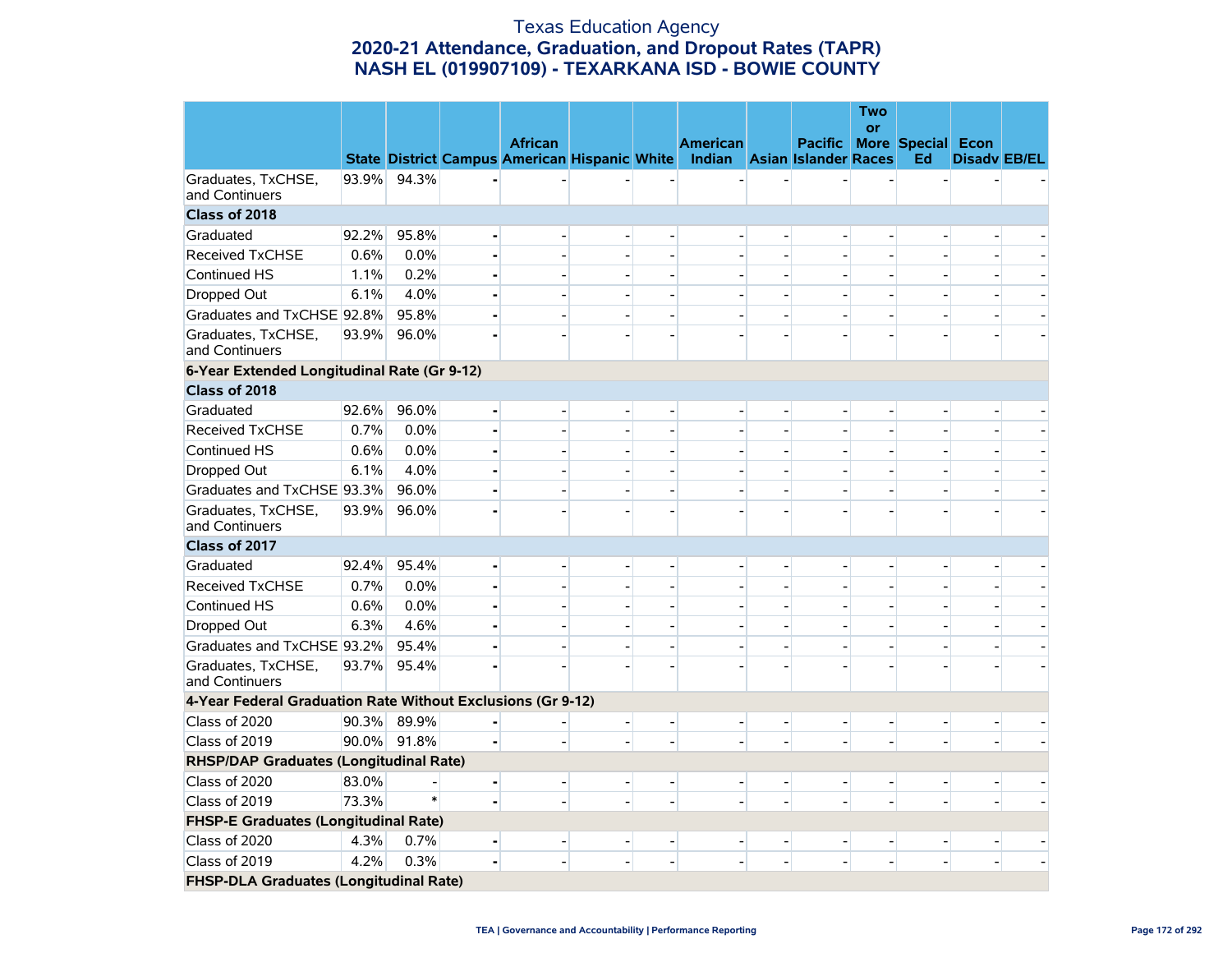#### Texas Education Agency **2020-21 Attendance, Graduation, and Dropout Rates (TAPR) NASH EL (019907109) - TEXARKANA ISD - BOWIE COUNTY**

|                                                        |       |             |                                                                        |                          |                                  |                                        | <b>Two</b><br>or |                                |                     |  |
|--------------------------------------------------------|-------|-------------|------------------------------------------------------------------------|--------------------------|----------------------------------|----------------------------------------|------------------|--------------------------------|---------------------|--|
|                                                        |       |             | <b>African</b><br><b>State District Campus American Hispanic White</b> |                          | <b>American</b><br><b>Indian</b> | <b>Pacific</b><br>Asian Islander Races |                  | <b>More Special Econ</b><br>Ed | <b>Disady EB/EL</b> |  |
| Class of 2020                                          | 83.5% | 91.3%       |                                                                        |                          |                                  |                                        |                  |                                |                     |  |
| Class of 2019                                          | 83.5% | 91.5%       |                                                                        |                          |                                  |                                        |                  |                                |                     |  |
| RHSP/DAP/FHSP-E/FHSP-DLA Graduates (Longitudinal Rate) |       |             |                                                                        |                          |                                  |                                        |                  |                                |                     |  |
| Class of 2020                                          |       | 87.8% 91.9% |                                                                        |                          |                                  |                                        |                  |                                |                     |  |
| Class of 2019                                          | 87.6% | 91.5%       |                                                                        | $\overline{\phantom{0}}$ |                                  |                                        |                  |                                |                     |  |
| <b>RHSP/DAP Graduates (Annual Rate)</b>                |       |             |                                                                        |                          |                                  |                                        |                  |                                |                     |  |
| 2019-20                                                | 38.6% |             |                                                                        |                          |                                  |                                        |                  |                                |                     |  |
| 2018-19                                                | 32.7% |             |                                                                        | $\overline{\phantom{0}}$ |                                  |                                        |                  |                                |                     |  |
| <b>FHSP-E Graduates (Annual Rate)</b>                  |       |             |                                                                        |                          |                                  |                                        |                  |                                |                     |  |
| 2019-20                                                | 4.4%  | 0.7%        |                                                                        |                          |                                  |                                        |                  |                                |                     |  |
| 2018-19                                                | 4.4%  | 0.2%        |                                                                        |                          |                                  |                                        |                  |                                |                     |  |
| <b>FHSP-DLA Graduates (Annual Rate)</b>                |       |             |                                                                        |                          |                                  |                                        |                  |                                |                     |  |
| 2019-20                                                | 81.8% | 90.8%       |                                                                        |                          |                                  |                                        |                  |                                |                     |  |
| 2018-19                                                | 82.1% | 90.6%       |                                                                        |                          |                                  |                                        |                  |                                |                     |  |
| RHSP/DAP/FHSP-E/FHSP-DLA Graduates (Annual Rate)       |       |             |                                                                        |                          |                                  |                                        |                  |                                |                     |  |
| 2019-20                                                | 85.8% | 91.5%       |                                                                        |                          |                                  |                                        |                  |                                |                     |  |
| 2018-19                                                |       | 85.9% 90.6% |                                                                        |                          |                                  |                                        |                  |                                |                     |  |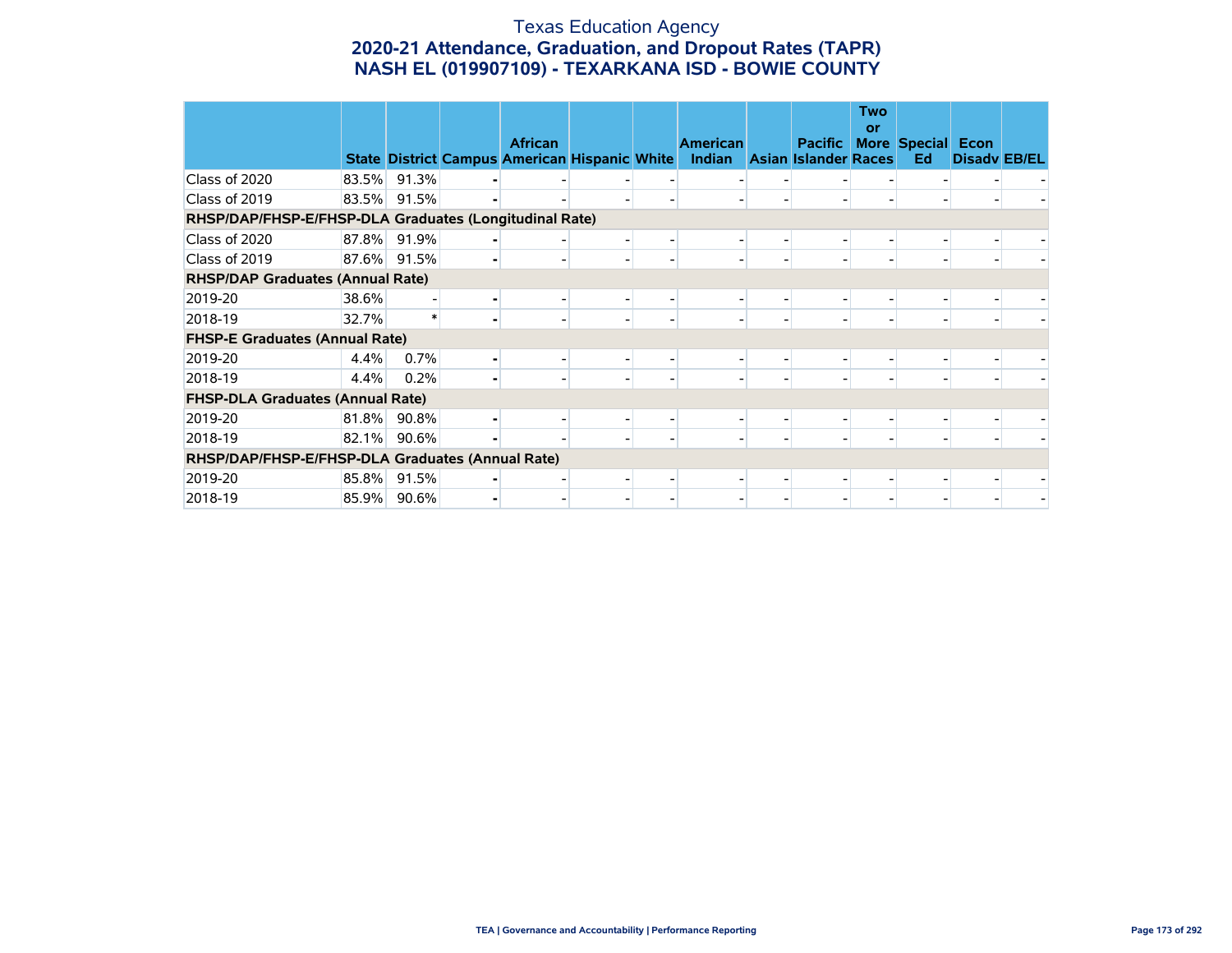#### Texas Education Agency **2020-21 Graduation Profile (TAPR) NASH EL (019907109) - TEXARKANA ISD - BOWIE COUNTY**

|                                                            | Count | <b>Campus Campus District</b><br><b>Percent</b> | Count           | <b>State</b><br>Count |
|------------------------------------------------------------|-------|-------------------------------------------------|-----------------|-----------------------|
| Graduates (2019-20 Annual Graduates)                       |       |                                                 |                 |                       |
| <b>Total Graduates</b>                                     |       |                                                 |                 | 448 360,220           |
| <b>By Ethnicity:</b>                                       |       |                                                 |                 |                       |
| African American                                           |       |                                                 | 171             | 44,729                |
| Hispanic                                                   |       |                                                 |                 | 70 184,060            |
| White                                                      |       |                                                 |                 | 185 105,215           |
| American Indian                                            |       |                                                 | 1               | 1,226                 |
| Asian                                                      |       |                                                 | 8               | 17,126                |
| Pacific Islander                                           |       |                                                 | $\Omega$        | 557                   |
| Two or More Races                                          |       |                                                 | 13              | 7,307                 |
| <b>By Graduation Type:</b>                                 |       |                                                 |                 |                       |
| Minimum H.S. Program                                       |       |                                                 | 0               | 1,512                 |
| Recommended H.S. Program/Distinguished Achievement Program |       |                                                 | $\mathbf{0}$    | 952                   |
| Foundation H.S. Program (No Endorsement)                   |       |                                                 | 38              | 49,535                |
| Foundation H.S. Program (Endorsement)                      |       |                                                 | $\overline{3}$  | 15,689                |
| Foundation H.S. Program (DLA)                              |       |                                                 |                 | 407 292,532           |
|                                                            |       |                                                 |                 |                       |
| <b>Special Education Graduates</b>                         |       |                                                 | 35              | 29,018                |
| Economically Disadvantaged Graduates                       |       |                                                 |                 | 226 187,187           |
| Emergent Bilingual (EB)/English Learner (EL) Graduates     |       |                                                 | 10 <sup>1</sup> | 29,639                |
| <b>At-Risk Graduates</b>                                   |       |                                                 |                 | 119 148,836           |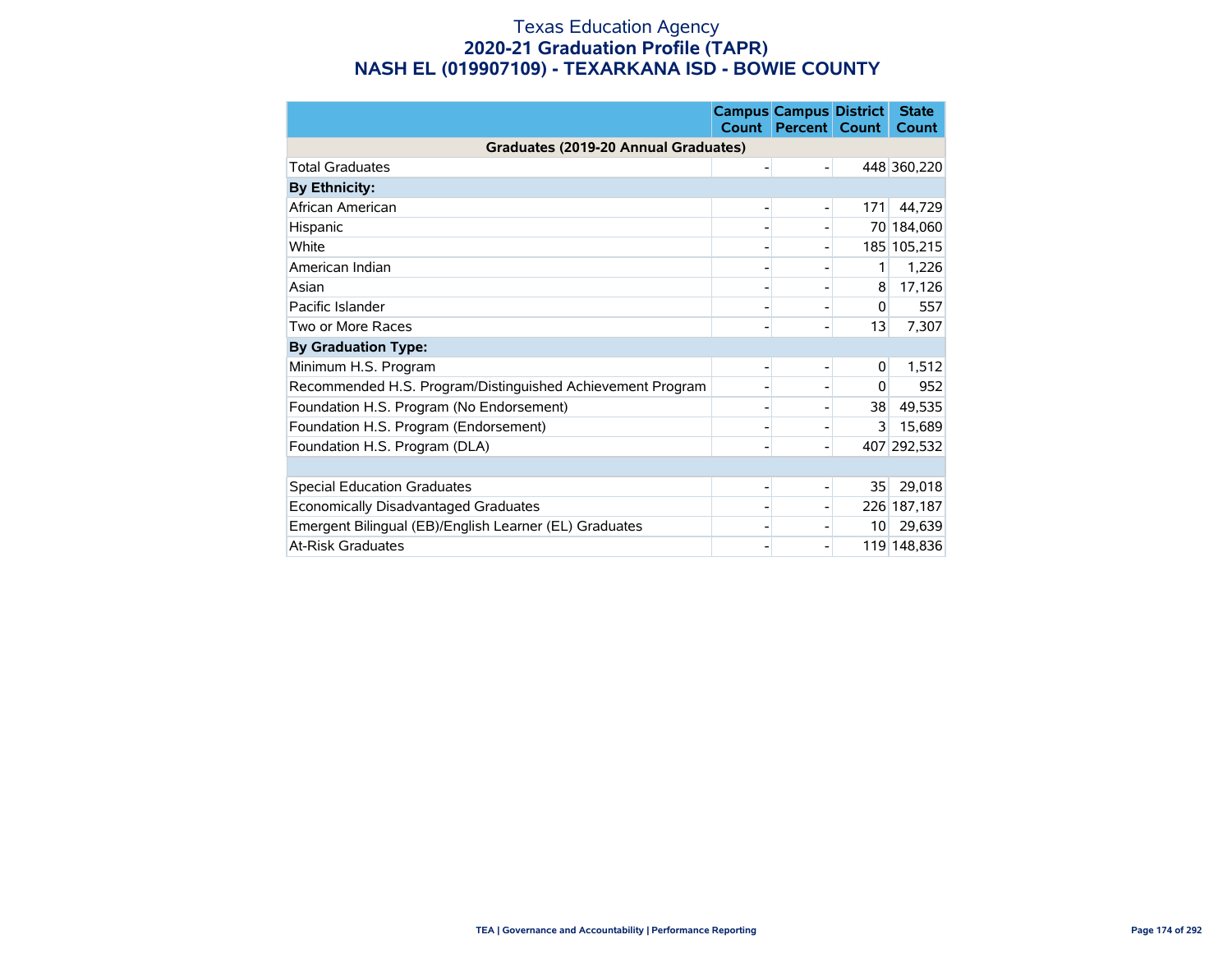#### Texas Education Agency **2020-21 College, Career, and Military Readiness (CCMR) (TAPR) NASH EL (019907109) - TEXARKANA ISD - BOWIE COUNTY**

**There is no data for this campus.**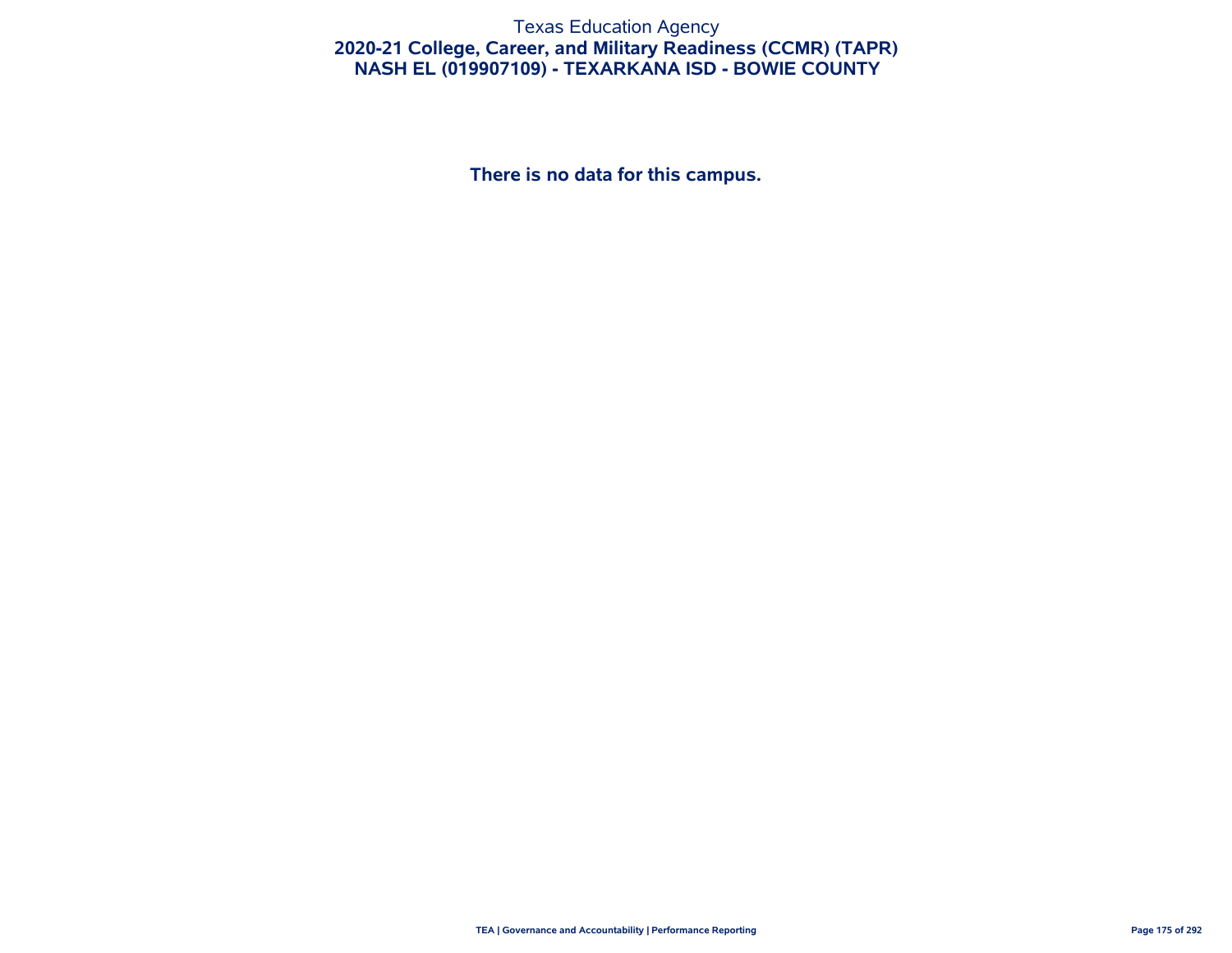#### Texas Education Agency **2020-21 CCMR-Related Indicators (TAPR) NASH EL (019907109) - TEXARKANA ISD - BOWIE COUNTY**

**There is no data for this campus.**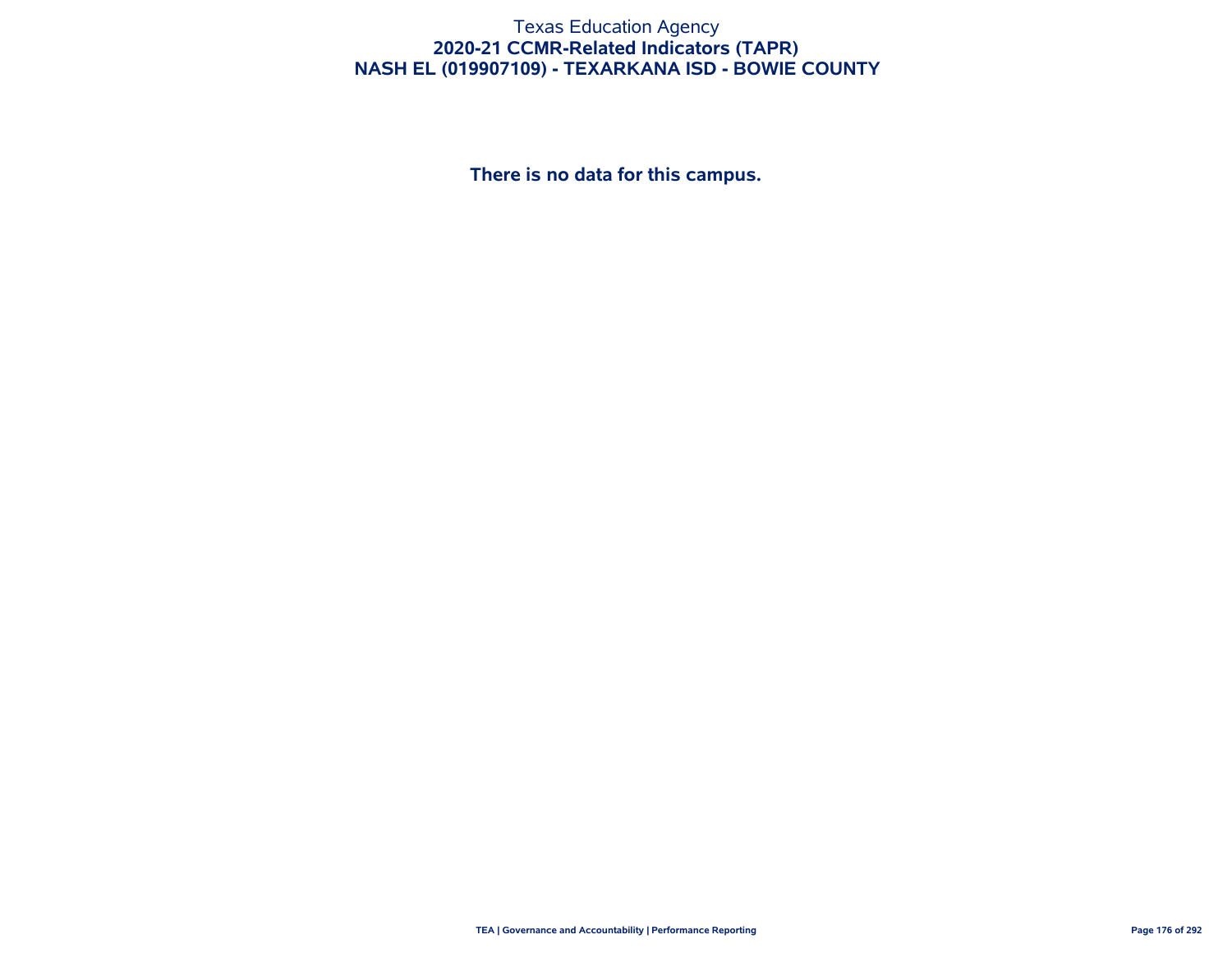#### Texas Education Agency **2020-21 Other Postsecondary Indicators (TAPR) NASH EL (019907109) - TEXARKANA ISD - BOWIE COUNTY**

**There is no data for this campus.**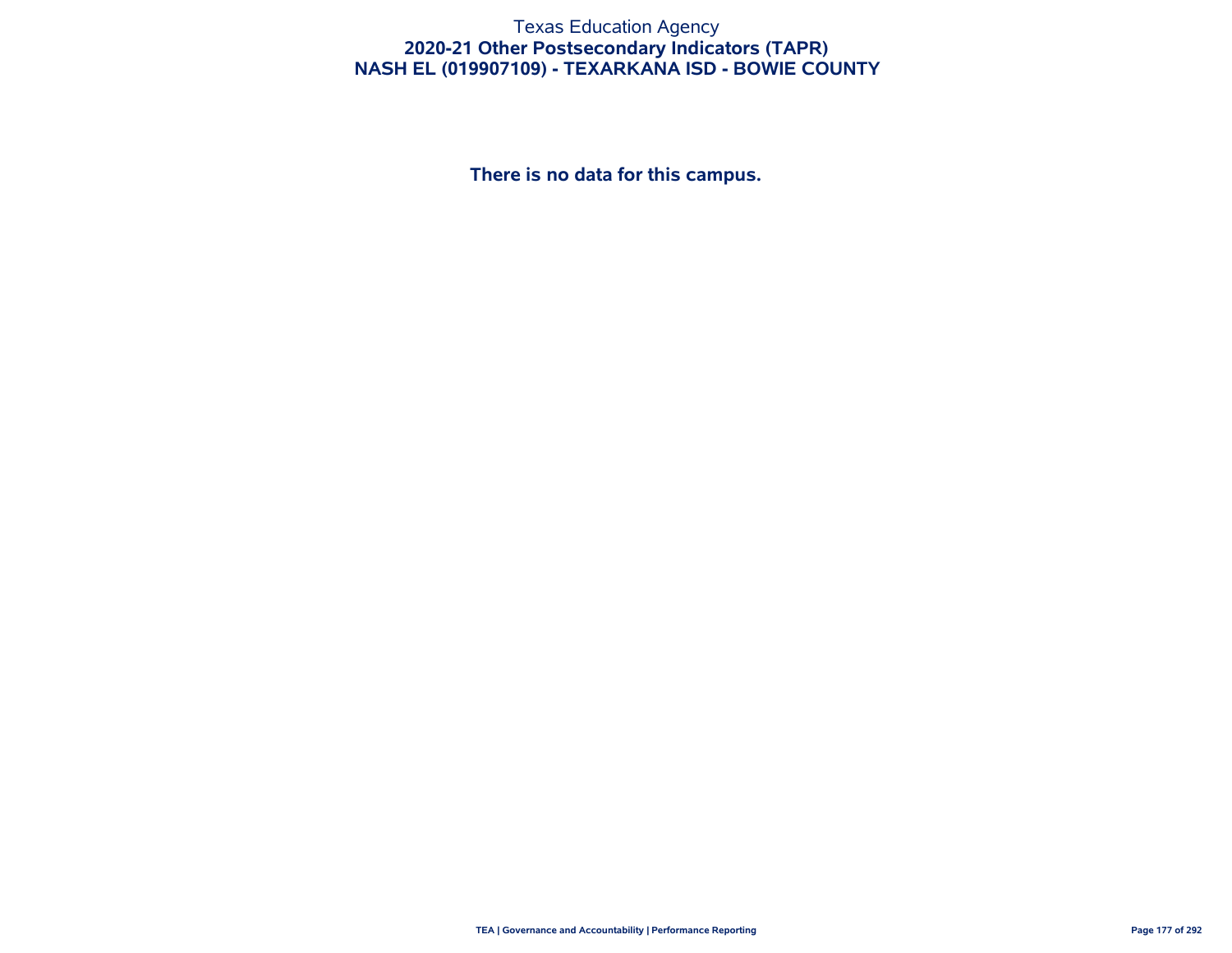|                                               |          |                               | <b>Membership</b> |                 |                |                               | <b>Enrollment</b> |                 |
|-----------------------------------------------|----------|-------------------------------|-------------------|-----------------|----------------|-------------------------------|-------------------|-----------------|
|                                               |          | <b>Campus</b>                 |                   |                 |                | <b>Campus</b>                 |                   |                 |
| <b>Student Information</b>                    |          | <b>Count Percent District</b> |                   | <b>State</b>    |                | <b>Count Percent District</b> |                   | <b>State</b>    |
|                                               |          |                               |                   |                 |                |                               |                   |                 |
| <b>Total Students</b>                         |          | 628 100.0%                    |                   | 7,654 5,359,040 |                | 628 100.0%                    |                   | 7,654 5,371,586 |
| <b>Students by Grade:</b>                     |          |                               |                   |                 |                |                               |                   |                 |
| Early Childhood Education                     | 0        | 0.0%                          | 0.2%              | 0.3%            | 0              | 0.0%                          | 0.2%              | 0.4%            |
| Pre-Kindergarten                              | 59       | 9.4%                          | 5.1%              | 3.7%            | 59             | 9.4%                          | 5.1%              | 3.7%            |
| Kindergarten                                  | 102      | 16.2%                         | 7.3%              | 6.7%            | 102            | 16.2%                         | 7.3%              | 6.7%            |
| Grade 1                                       | 83       | 13.2%                         | 6.0%              | 7.1%            | 83             | 13.2%                         | 6.0%              | 7.1%            |
| Grade 2                                       | 85       | 13.5%                         | 7.1%              | 7.1%            | 85             | 13.5%                         | 7.1%              | 7.1%            |
| Grade 3                                       | 104      | 16.6%                         | 7.0%              | 7.1%            | 104            | 16.6%                         | 7.0%              | 7.1%            |
| Grade 4                                       | 102      | 16.2%                         | 6.9%              | 7.2%            | 102            | 16.2%                         | 6.9%              | 7.2%            |
| Grade 5                                       | 93       | 14.8%                         | 6.3%              | 7.4%            | 93             | 14.8%                         | 6.3%              | 7.4%            |
| Grade 6                                       | 0        | 0.0%                          | 6.8%              | 7.7%            | 0              | 0.0%                          | 6.8%              | 7.7%            |
| Grade 7                                       | 0        | 0.0%                          | 7.4%              | 7.9%            | $\overline{0}$ | 0.0%                          | 7.4%              | 7.8%            |
| Grade 8                                       | 0        | 0.0%                          | 8.1%              | 7.9%            | $\overline{0}$ | 0.0%                          | 8.1%              | 7.9%            |
| Grade 9                                       | 0        | 0.0%                          | 8.5%              | 8.1%            | 0              | 0.0%                          | 8.5%              | 8.1%            |
| Grade 10                                      | 0        | 0.0%                          | 8.7%              | 7.8%            | 0              | 0.0%                          | 8.7%              | 7.8%            |
| Grade 11                                      | 0        | 0.0%                          | 7.7%              | 7.2%            | $\mathbf 0$    | 0.0%                          | 7.7%              | 7.2%            |
| Grade 12                                      | 0        | 0.0%                          | 6.9%              | 6.8%            | $\mathbf 0$    | 0.0%                          | 6.9%              | 6.8%            |
| <b>Ethnic Distribution:</b>                   |          |                               |                   |                 |                |                               |                   |                 |
| African American                              | 178      | 28.3%                         | 41.8%             | 12.7%           | 178            | 28.3%                         | 41.8%             | 12.7%           |
| Hispanic                                      | 213      | 33.9%                         | 19.4%             | 52.9%           | 213            | 33.9%                         | 19.4%             | 52.9%           |
| White                                         | 198      | 31.5%                         | 31.7%             | 26.5%           | 198            | 31.5%                         | 31.7%             | 26.5%           |
| American Indian                               | 3        | 0.5%                          | 0.4%              | 0.3%            | 3              | 0.5%                          | 0.4%              | 0.3%            |
| Asian                                         | 5        | 0.8%                          | 1.3%              | 4.7%            | 5              | 0.8%                          | 1.3%              | 4.7%            |
| Pacific Islander                              | 0        | 0.0%                          | 0.1%              | 0.2%            | $\mathbf 0$    | 0.0%                          | 0.1%              | 0.2%            |
| Two or More Races                             | 31       | 4.9%                          | 5.3%              | 2.7%            | 31             | 4.9%                          | 5.3%              | 2.7%            |
| Sex:                                          |          |                               |                   |                 |                |                               |                   |                 |
| Female                                        | 316      | 50.3%                         | 51.1%             | 48.9%           | 316            | 50.3%                         | 51.1%             | 48.9%           |
| Male                                          | 312      | 49.7%                         | 48.9%             | 51.1%           | 312            | 49.7%                         | 48.9%             | 51.1%           |
|                                               |          |                               |                   |                 |                |                               |                   |                 |
| Economically Disadvantaged                    | 509      | 81.1%                         | 69.5%             | 60.3%           | 509            | 81.1%                         | 69.5%             | 60.2%           |
| Non-Educationally Disadvantaged               | 119      | 18.9%                         | 30.5%             | 39.7%           | 119            | 18.9%                         | 30.5%             | 39.8%           |
| Section 504 Students                          | 68       | 10.8%                         | 13.5%             | 7.2%            | 68             | 10.8%                         | 13.5%             | 7.2%            |
| EB Students/EL                                | 166      | 26.4%                         | 8.3%              | 20.7%           | 166            | 26.4%                         | 8.3%              | 20.6%           |
| Students w/ Disciplinary Placements (2019-20) | 1        | 0.1%                          | 0.8%              | 1.2%            |                |                               |                   |                 |
| Students w/ Dyslexia                          | 33       | 5.3%                          | 5.1%              | 4.5%            | 33             | 5.3%                          | 5.1%              | 4.5%            |
| <b>Foster Care</b>                            | $\Omega$ | 0.0%                          | 0.2%              | 0.3%            | $\Omega$       | 0.0%                          | 0.2%              | 0.3%            |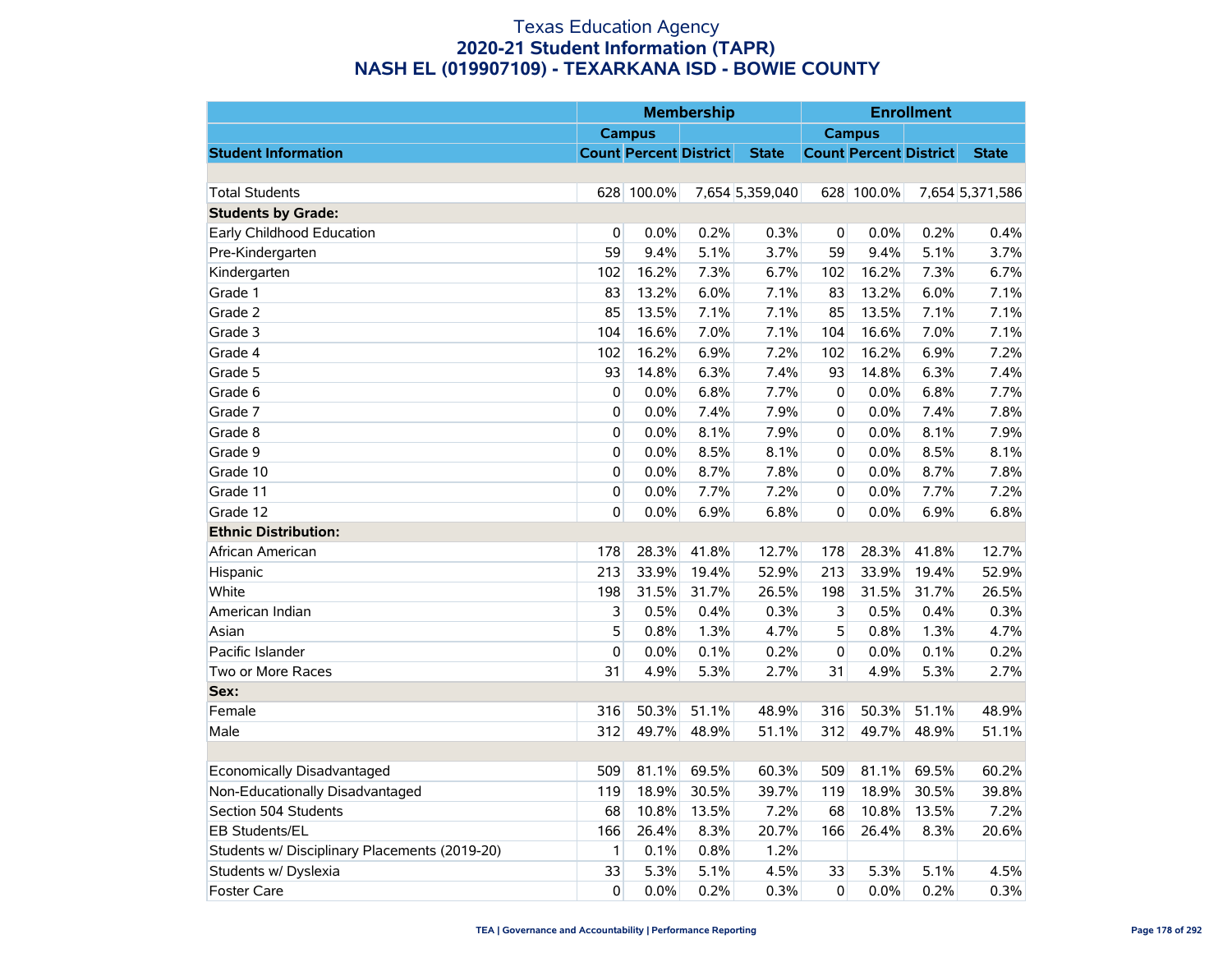|                                                                          |                |                               | <b>Membership</b> |              |             |                               | <b>Enrollment</b> |              |
|--------------------------------------------------------------------------|----------------|-------------------------------|-------------------|--------------|-------------|-------------------------------|-------------------|--------------|
|                                                                          |                | <b>Campus</b>                 |                   |              |             | <b>Campus</b>                 |                   |              |
| <b>Student Information</b>                                               |                | <b>Count Percent District</b> |                   | <b>State</b> |             | <b>Count Percent District</b> |                   | <b>State</b> |
| <b>Homeless</b>                                                          | 0              | 0.0%                          | 0.3%              | 1.1%         | 0           | 0.0%                          | 0.3%              | 1.1%         |
| Immigrant                                                                | 6              | 1.0%                          | 1.0%              | 2.0%         | 6           | 1.0%                          | 1.0%              | 2.0%         |
| Migrant                                                                  | 0              | 0.0%                          | 0.0%              | 0.3%         | $\mathbf 0$ | 0.0%                          | 0.0%              | 0.3%         |
| Title I                                                                  | 628            | 100.0%                        | 56.3%             | 64.5%        | 628         | 100.0%                        | 56.3%             | 64.5%        |
| <b>Military Connected</b>                                                | 0              | 0.0%                          | 1.5%              | 2.7%         | 0           | 0.0%                          | 1.5%              | 2.7%         |
| At-Risk                                                                  | 464            | 73.9%                         | 57.5%             | 49.2%        | 464         | 73.9%                         | 57.5%             | 49.1%        |
| <b>Students by Instructional Program:</b>                                |                |                               |                   |              |             |                               |                   |              |
| <b>Bilingual/ESL Education</b>                                           | 170            | 27.1%                         | 8.3%              | 21.0%        | 170         | 27.1%                         | 8.3%              | 20.9%        |
| Gifted and Talented Education                                            | 32             | 5.1%                          | 5.1%              | 8.3%         | 32          | 5.1%                          | 5.1%              | 8.3%         |
| <b>Special Education</b>                                                 | 46             | 7.3%                          | 11.4%             | 11.1%        | 46          | 7.3%                          | 11.4%             | 11.3%        |
| Students with Disabilities by Type of Primary Disability:                |                |                               |                   |              |             |                               |                   |              |
| <b>Total Students with Disabilities</b>                                  | 46             |                               |                   |              |             |                               |                   |              |
| By Type of Primary Disability<br>Students with Intellectual Disabilities | 16             | 34.8%                         | 53.7%             | 42.5%        |             |                               |                   |              |
| Students with Physical Disabilities                                      | 18             | 39.1%                         | 11.8%             | 21.3%        |             |                               |                   |              |
| <b>Students with Autism</b>                                              | $\ast$         | $\ast$                        | 11.1%             | 14.1%        |             |                               |                   |              |
| Students with Behavioral Disabilities                                    | $**$           | $**$                          | 22.0%             | 20.6%        |             |                               |                   |              |
| Students with Non-Categorical Early Childhood                            | 0              | 0.0%                          | 1.5%              | 1.5%         |             |                               |                   |              |
| Mobility (2019-20):                                                      |                |                               |                   |              |             |                               |                   |              |
| <b>Total Mobile Students</b>                                             | 45             | 8.0%                          | 32.6%             | 13.8%        |             |                               |                   |              |
| By Ethnicity:<br>African American                                        | 16             | 2.9%                          | 8.9%              | 2.8%         |             |                               |                   |              |
| Hispanic                                                                 | 9              | 1.6%                          | 10.3%             | 7.1%         |             |                               |                   |              |
| White                                                                    | 16             | 2.9%                          | 11.3%             | 3.1%         |             |                               |                   |              |
| American Indian                                                          | 1              | 0.2%                          | 0.2%              | 0.1%         |             |                               |                   |              |
| Asian                                                                    | 1              | 0.2%                          | 0.3%              | 0.4%         |             |                               |                   |              |
| Pacific Islander                                                         | 0              | 0.0%                          | 0.1%              | 0.0%         |             |                               |                   |              |
| Two or More Races                                                        | $\overline{2}$ | 0.4%                          | 1.5%              | 0.4%         |             |                               |                   |              |
| Count and Percent of Special Ed Students who are Mobile                  | 4              | 7.3%                          | 35.5%             | 16.5%        |             |                               |                   |              |
| Count and Percent of EB Students/EL who are Mobile                       | 6              | 4.8%                          | 23.8%             | 13.6%        |             |                               |                   |              |
| Count and Percent of Econ Dis Students who are Mobile                    | 33             | 7.2%                          | 22.6%             | 16.0%        |             |                               |                   |              |
| <b>Student Attrition (2019-20):</b>                                      |                |                               |                   |              |             |                               |                   |              |
| <b>Total Student Attrition</b>                                           | 98             | 16.5%                         | 26.6%             | 16.6%        |             |                               |                   |              |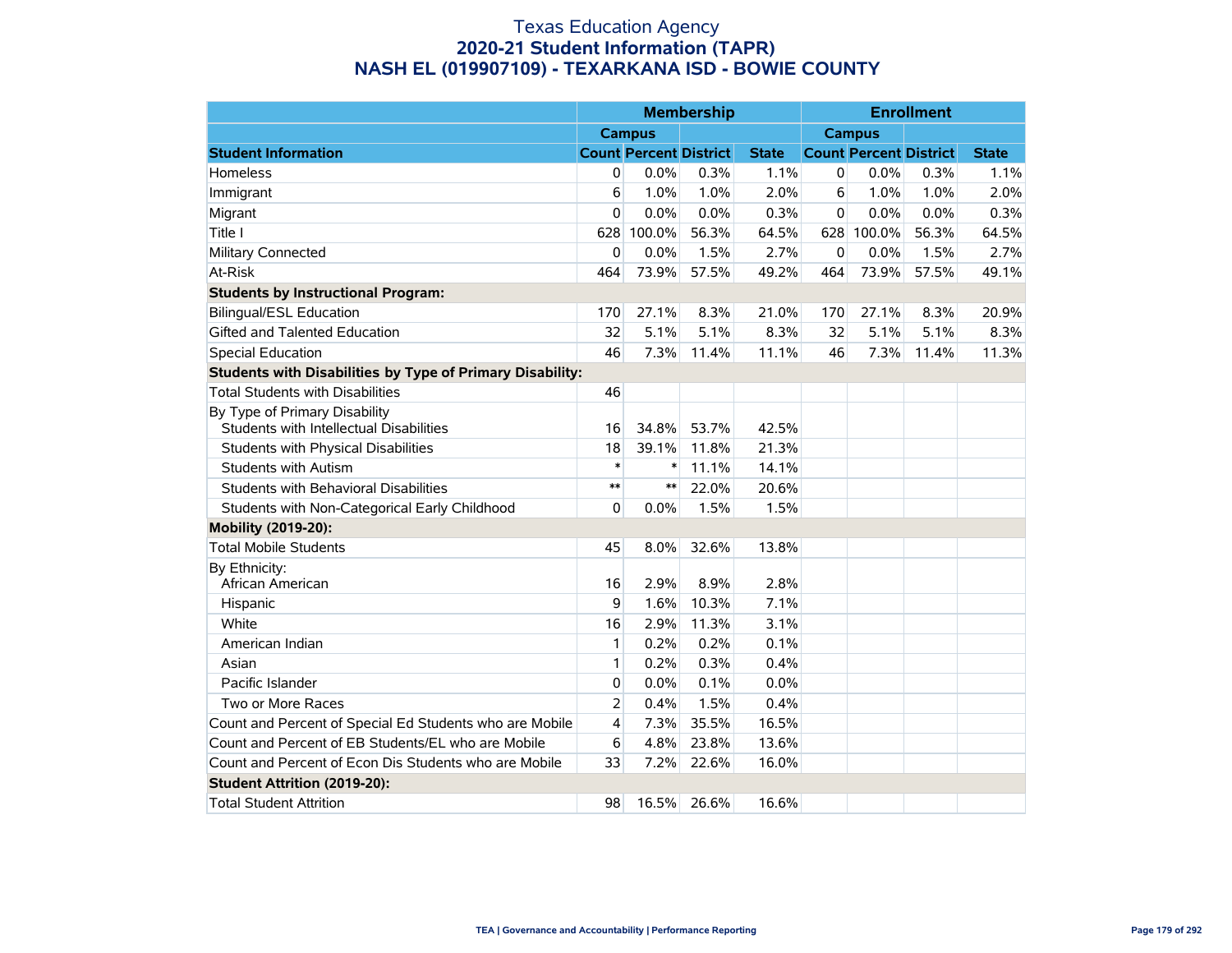|                                                                                  |         | --Non-Special<br><b>Education Rates--</b> |              |                | ---Special Education<br>Rates--- |              |  |
|----------------------------------------------------------------------------------|---------|-------------------------------------------|--------------|----------------|----------------------------------|--------------|--|
| <b>Student</b><br><b>Information Campus District State Campus District State</b> |         |                                           |              |                |                                  |              |  |
| <b>Retention Rates by Grade:</b>                                                 |         |                                           |              |                |                                  |              |  |
| Kindergarten                                                                     | 18.0%   | 13.0%                                     | $1.4\%$      | 28.6%          | 16.1% 4.8%                       |              |  |
| Grade 1                                                                          | 10.1%   | 4.2%                                      | 1.9%         | $0.0\%$        |                                  | $3.2\%$ 3.2% |  |
| Grade 2                                                                          | 1.0%    | 2.1%                                      | 1.0%         | 0.0%           |                                  | 2.9% 1.4%    |  |
| Grade 3                                                                          | $0.0\%$ |                                           | $0.2\%$ 0.5% | $0.0\%$        |                                  | $0.0\%$ 0.6% |  |
| Grade 4                                                                          | 3.2%    |                                           | $1.2\%$ 0.3% | $0.0\%$        |                                  | $0.0\%$ 0.4% |  |
| Grade 5                                                                          | 1.1%    |                                           | $0.6\%$ 0.2% | 0.0%           |                                  | $1.0\%$ 0.3% |  |
| Grade 6                                                                          |         |                                           | $0.9\%$ 0.2% |                |                                  | $2.3\%$ 0.3% |  |
| Grade 7                                                                          |         |                                           | $0.5\%$ 0.3% | $\overline{a}$ |                                  | $0.0\%$ 0.3% |  |
| Grade 8                                                                          |         |                                           | 1.7% 0.2%    | -              |                                  | $2.8\%$ 0.4% |  |
| Grade 9                                                                          |         |                                           | $9.1\%$ 4.7% | -              |                                  | $9.8\%$ 7.8% |  |

Class Size Averages by Grade and Subject (Derived from teacher responsibility records):

| <b>Class Size</b><br><b>Information</b> | <b>Campus District State</b> |      |      |
|-----------------------------------------|------------------------------|------|------|
| Elementary:                             |                              |      |      |
| Kindergarten                            | 18.7                         | 16.4 | 17.7 |
| Grade 1                                 | 15.4                         | 14.2 | 18.0 |
| Grade 2                                 | 21.1                         | 16.2 | 18.0 |
| Grade 3                                 | 15.3                         | 16.4 | 18.2 |
| Grade 4                                 | 14.7                         | 16.0 | 18.3 |
| Grade 5                                 | 17.1                         | 14.4 | 19.8 |
| Grade 6                                 |                              | 20.1 | 19.4 |
| Secondary:                              |                              |      |      |
| English/Language Arts                   |                              | 13.0 | 15.7 |
| Foreign Languages                       |                              | 19.2 | 17.8 |
| <b>Mathematics</b>                      |                              | 15.1 | 16.9 |
| Science                                 |                              | 15.7 | 17.9 |
| Social Studies                          |                              | 18.1 | 18.3 |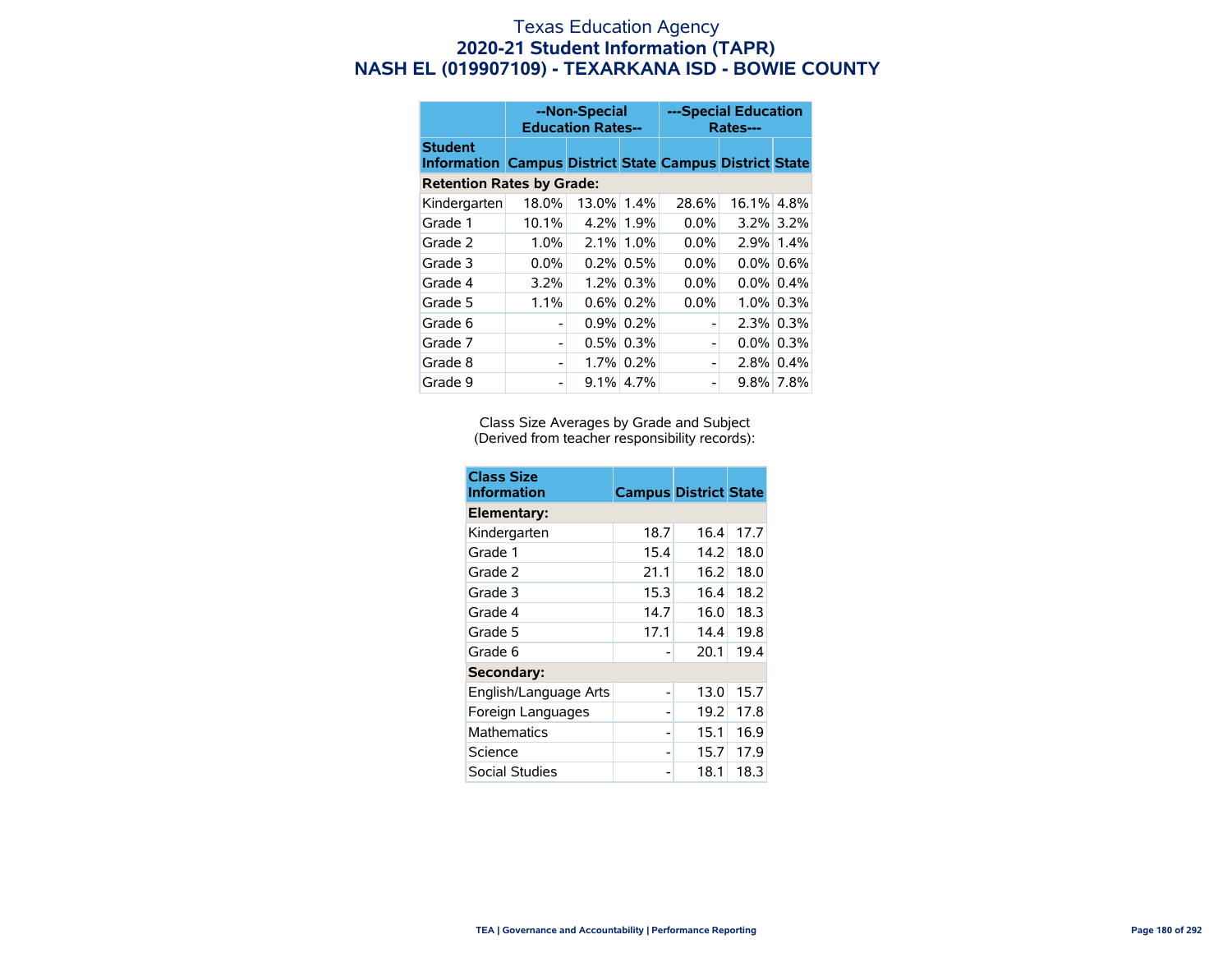|                                               | --------- Campus ---------            |        |        |               |
|-----------------------------------------------|---------------------------------------|--------|--------|---------------|
| <b>Staff Information</b>                      | <b>Count/Average Percent District</b> |        |        | <b>State</b>  |
|                                               |                                       |        |        |               |
| <b>Total Staff</b>                            | 60.5                                  | 100.0% | 100.0% | 100.0%        |
|                                               |                                       |        |        |               |
| Professional Staff:                           | 51.3                                  | 84.7%  | 63.4%  | 64.3%         |
| Teachers                                      | 45.4                                  | 75.1%  | 49.6%  | 49.6%         |
| Professional Support                          | 3.8                                   | 6.3%   | 9.3%   | 10.6%         |
| Campus Administration (School Leadership)     | 2.0                                   | 3.3%   | 3.6%   | 3.0%          |
| <b>Educational Aides:</b>                     | 9.2                                   | 15.3%  | 12.0%  | 10.6%         |
| <b>Librarians and Counselors (Headcount):</b> |                                       |        |        |               |
| <b>Full-time Librarians</b>                   | 0.0                                   | n/a    | 2.0    | 4,290.0       |
| Part-time Librarians                          | 0.0                                   | n/a    | 0.0    | 582.0         |
| <b>Full-time Counselors</b>                   | 1.0                                   | n/a    |        | 13.0 13,211.0 |
| Part-time Counselors                          | 0.0                                   | n/a    | 0.0    | 1,126.0       |
|                                               |                                       |        |        |               |
| Total Minority Staff:                         | 22.3                                  | 36.8%  | 35.7%  | 51.5%         |
| <b>Teachers by Ethnicity:</b>                 |                                       |        |        |               |
| African American                              | 6.5                                   | 14.4%  | 15.8%  | 11.1%         |
| Hispanic                                      | 7.8                                   | 17.1%  | 6.7%   | 28.4%         |
| White                                         | 30.5                                  | 67.1%  | 75.4%  | 56.9%         |
| American Indian                               | 0.0                                   | 0.0%   | 0.6%   | 0.3%          |
| Asian                                         | 0.2                                   | 0.5%   | 0.4%   | 1.8%          |
| Pacific Islander                              | 0.0                                   | 0.0%   | 0.0%   | 0.2%          |
| Two or More Races                             | 0.4                                   | 0.9%   | 1.2%   | 1.2%          |
| <b>Teachers by Sex:</b>                       |                                       |        |        |               |
| <b>Males</b>                                  | 2.0                                   | 4.4%   | 20.2%  | 23.8%         |
| Females                                       | 43.4                                  | 95.6%  | 79.8%  | 76.2%         |
| <b>Teachers by Highest Degree Held:</b>       |                                       |        |        |               |
| No Degree                                     | 0.7                                   | 1.6%   | 2.4%   | 1.2%          |
| <b>Bachelors</b>                              | 32.7                                  | 72.0%  | 64.5%  | 73.0%         |
| <b>Masters</b>                                | 12.0                                  | 26.4%  | 33.1%  | 25.0%         |
| Doctorate                                     | 0.0                                   | 0.0%   | 0.0%   | 0.7%          |
| <b>Teachers by Years of Experience:</b>       |                                       |        |        |               |
| <b>Beginning Teachers</b>                     | 1.0                                   | 2.2%   | 4.5%   | 6.7%          |
| 1-5 Years Experience                          | 10.2                                  | 22.5%  | 32.2%  | 27.8%         |
| 6-10 Years Experience                         | 8.5                                   | 18.7%  | 21.1%  | 20.3%         |
| 11-20 Years Experience                        | 14.1                                  | 31.0%  | 25.9%  | 29.1%         |
| 21-30 Years Experience                        | 7.6                                   | 16.8%  | 13.2%  | 13.0%         |
| Over 30 Years Experience                      | 4.1                                   | 8.9%   | 3.1%   | 3.1%          |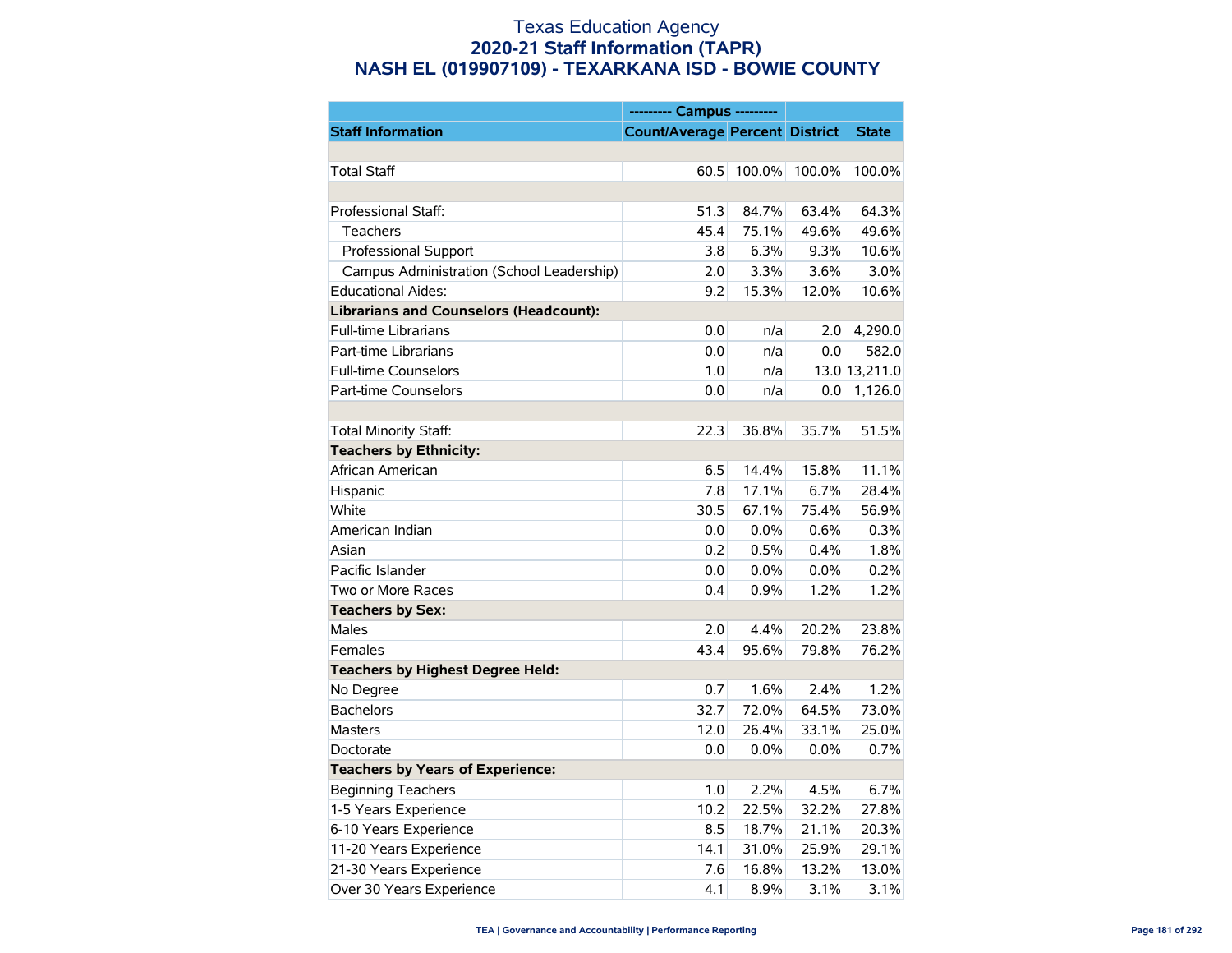|                                | --------- Campus ---------           |     |              |
|--------------------------------|--------------------------------------|-----|--------------|
| <b>Staff Information</b>       | Count/Average Percent District State |     |              |
|                                |                                      |     |              |
| Number of Students per Teacher | 13.8                                 | n/a | 14.5<br>14.1 |

| <b>Staff Information</b>                                             | <b>Campus</b> | <b>District</b> | <b>State</b> |
|----------------------------------------------------------------------|---------------|-----------------|--------------|
| <b>Experience of Campus Leadership:</b>                              |               |                 |              |
| Average Years Experience of Principals                               | 11.0          | 8.4             | 6.4          |
| Average Years Experience of Principals with District                 | 7.0           | 6.8             | 5.5          |
| Average Years Experience of Assistant Principals                     | 9.0           | 6.6             | 5.5          |
| Average Years Experience of Assistant Principals with District       | 9.0           | 6.4             | 4.8          |
|                                                                      |               |                 |              |
| Average Years Experience of Teachers:                                | 13.9          | 11.3            | 11.2         |
| Average Years Experience of Teachers with District:                  | 8.3           | 6.6             | 7.2          |
| Average Teacher Salary by Years of Experience (regular duties only): |               |                 |              |
| <b>Beginning Teachers</b>                                            | \$3,407       | \$42,078        | \$50,849     |
| 1-5 Years Experience                                                 | \$43,528      | \$44,729        | \$53,288     |
| 6-10 Years Experience                                                | \$48,777      | \$48,474        | \$56,282     |
| 11-20 Years Experience                                               | \$56,639      | \$56,638        | \$59,900     |
| 21-30 Years Experience                                               | \$62,919      | \$63,544        | \$64,637     |
| Over 30 Years Experience                                             | \$63,493      | \$65,821        | \$69,974     |
| Average Actual Salaries (regular duties only):                       |               |                 |              |
| Teachers                                                             | \$52,721      | \$51,635        | \$57,641     |
| Professional Support                                                 | \$59,874      | \$64,822        | \$68,030     |
| Campus Administration (School Leadership)                            | \$85,392      | \$77,854        | \$83,424     |
|                                                                      |               |                 |              |
| Instructional Staff Percent:                                         | n/a           | 65.0%           | 64.6%        |
|                                                                      |               |                 |              |
| Contracted Instructional Staff (not incl. above):                    | 0.0           | 0.0             | 5,731.4      |

|                                          | ----- Campus ----- |                         |         |              |  |  |
|------------------------------------------|--------------------|-------------------------|---------|--------------|--|--|
| <b>Program Information</b>               | Count              | <b>Percent District</b> |         | <b>State</b> |  |  |
| Teachers by Program (population served): |                    |                         |         |              |  |  |
| <b>Bilingual/ESL Education</b>           | 7.6                | 16.7%                   | $3.6\%$ | 6.2%         |  |  |
| Career and Technical Education           | 0.0                | $0.0\%$                 | 4.4%    | 5.1%         |  |  |
| Compensatory Education                   | 3.3                | $7.4\%$                 | $6.0\%$ | 2.8%         |  |  |
| Gifted and Talented Education            | 0.1                | 0.2%                    | 0.1%    | 1.8%         |  |  |
| <b>Regular Education</b>                 | 34.4               | 75.7%                   | 70.8%   | 71.0%        |  |  |
| <b>Special Education</b>                 | 0.0                | $0.0\%$                 | 6.9%    | 9.4%         |  |  |
| Other                                    | 0.0                | $0.0\%$                 | 8.2%    | 3.6%         |  |  |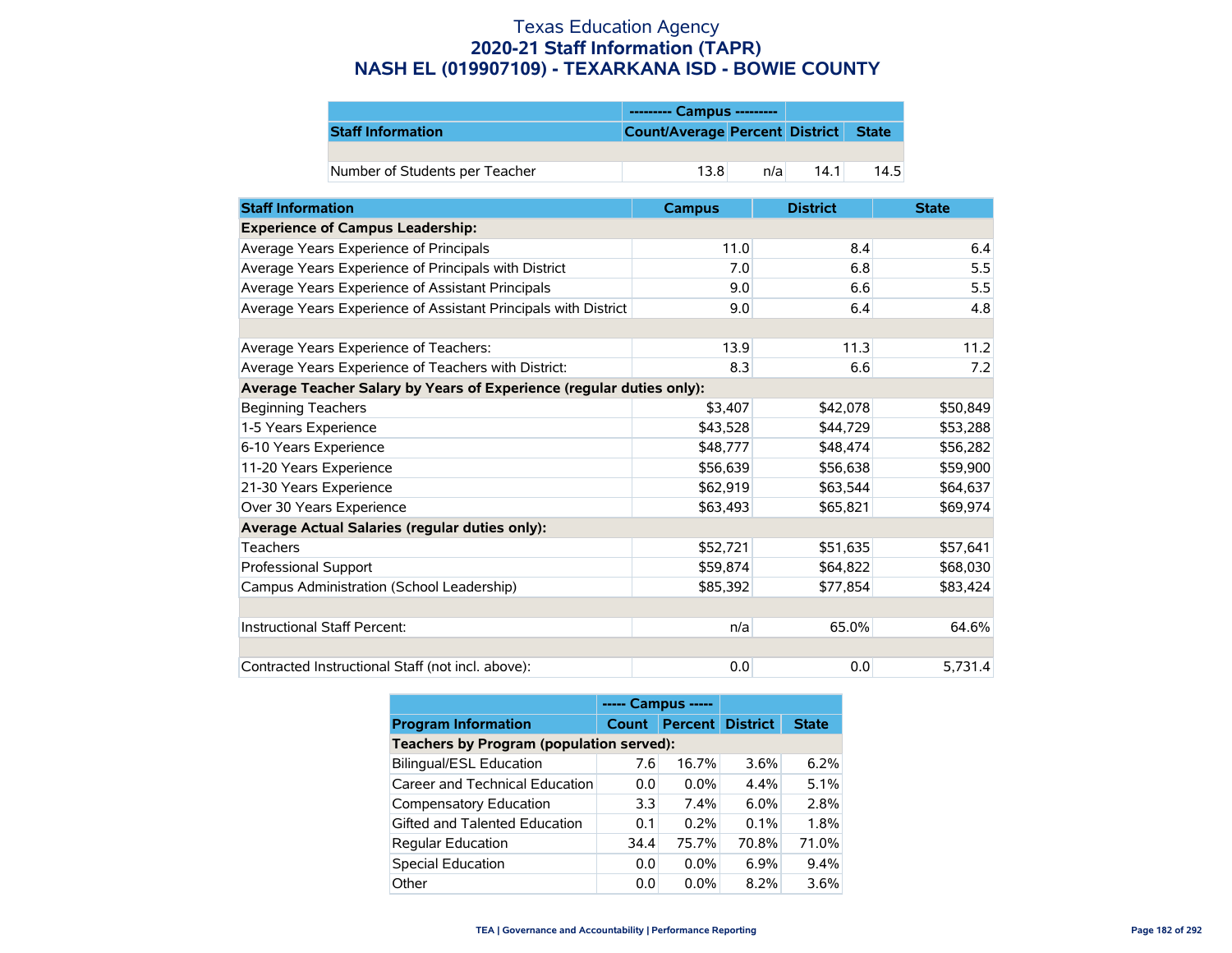- Indicates there are no students in the group.
- \* Indicates results are masked due to small numbers to protect student confidentiality.
- \*\* When only one student disability or assessment group is masked, then the second smallest student disability or assessment group is masked regardless of size. n/a Indicates data reporting is not applicable for this group.
- ? Indicates that the data for this item were statistically improbable or were reported outside a reasonable range.

**Link to: [PEIMS Financial Standard Reports 2019-20 Financial Actual Report](https://rptsvr1.tea.texas.gov/cgi/sas/broker?_service=marykay&_service=appserv&_debug=0&_program=sfadhoc.Campus_actual20.sas&which_camp=019907109)**

**(To open link in a new window, press the "Ctrl" key and click on the link.)**